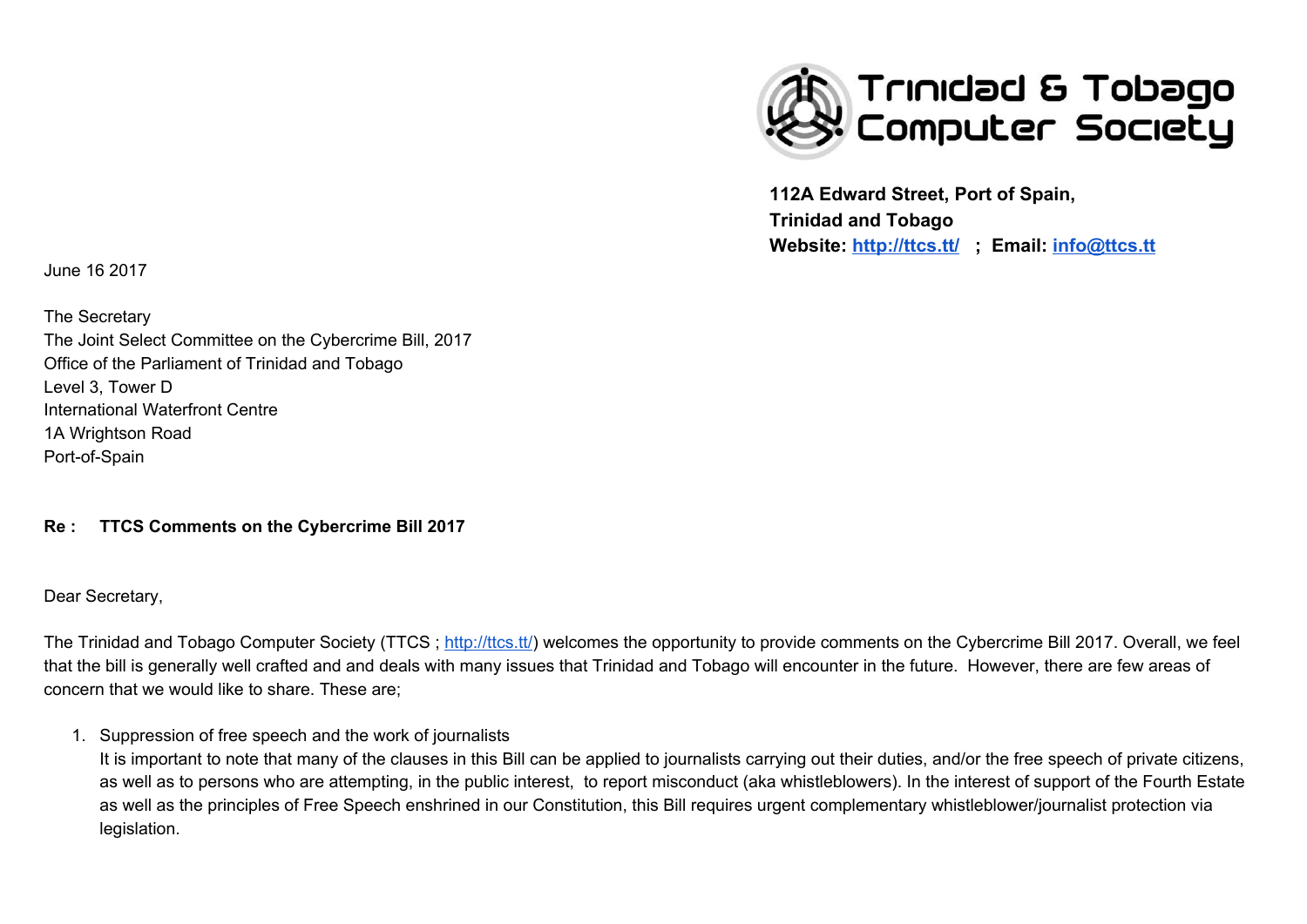#### 2. Excessive Penalties

A number of sections outline penalties of \$100,000 to \$3,000,000. These are non-trivial amounts that far exceed the penalties in other areas that many would view as more serious - for example drunk driving. We wonder if the concept of proportionality could be incorporated in this act. The quantum of penalties will have chilling effect on the legitimate use of computers and networks, for example, students learning about computer security and security professionals investigating vulnerabilities on behalf of their clients.

#### 3. Collateral Damage

The general trend in technology has been to move towards using shared server resources in the cloud. This opens up the possibility that data and equipment in use by accused persons may be simultaneously used by other persons unrelated to the accused and may thus be unduly affected by the shutdown and/or seizure of such equipment and data. Care must be taken to protect those who are not party to the criminal activities of other persons.

#### 4. Potential for Censorship and Abuse

In the interest of protecting the rights of citizens, we believe that all requests for access systems and data should be approved by the Judiciary via the application for, and receipt of, a warrant. This judicial warrant would ensure that any potential for abuse by the State, or its agents, would be mitigated.

#### 5. Self Incrimination

Several sections of this Bill seem to run afoul of the Constitution's directive that persons are protected from self incrimination, for example, the requirement that persons unlock their phones or decrypt their data in furtherance of an investigation. This is a dangerous issue and should be reconsidered.

#### 6. Training.

It is highly likely that the Courts and Trinidad and Tobago Police Service will be called on to deal many cases under this legislation. As such, it is critical that officers of both agencies receive training in some of technical issues surrounding cyber crime. In this regard the TTCS would welcome the opportunity to assist in providing this training and any specialized advice when required.

More detailed comments and observations relating to specific clauses are included below and on the online document at [www.ttcs.tt/cybercrime2017-comments](http://www.ttcs.tt/cybercrime2017-comments) where you can find a history of the comments and discussions by TTCS members. If you have any questions, please do not hesitate to contact us at [info@ttcs.tt](mailto:info@ttcs.tt). Thank you again for the opportunity to submit our comments and concerns.

Yours Faithfully,

Dev Anand Teelucksingh **Secretary**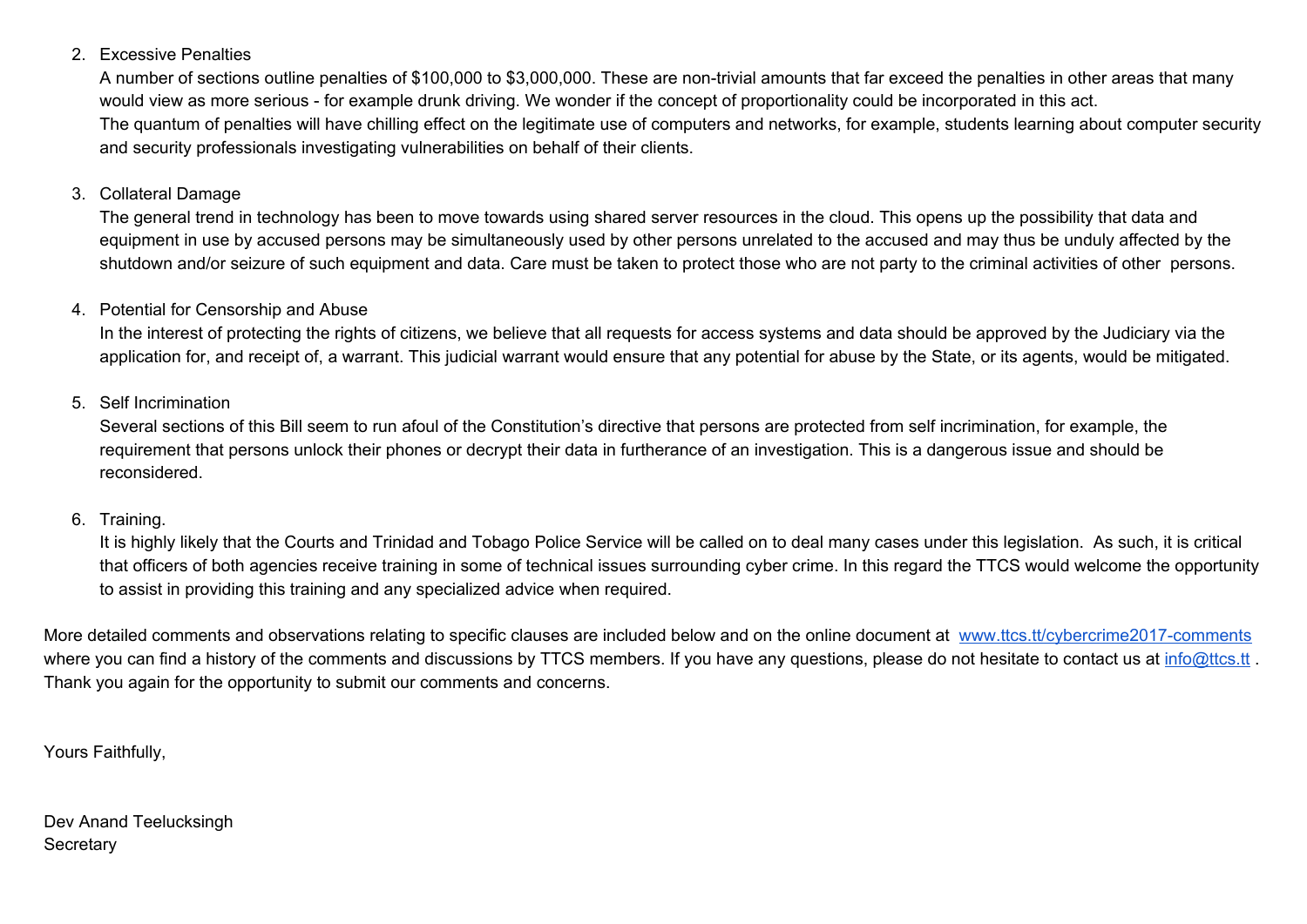## **PART I - PRELIMINARY**

|                                       |    |                                                                                                                                                                                                                                                                                                                                                                                                                                                                                                                                                                                                                                                                          | <b>TTCS comments / observations</b>                                                                                                                                                         |
|---------------------------------------|----|--------------------------------------------------------------------------------------------------------------------------------------------------------------------------------------------------------------------------------------------------------------------------------------------------------------------------------------------------------------------------------------------------------------------------------------------------------------------------------------------------------------------------------------------------------------------------------------------------------------------------------------------------------------------------|---------------------------------------------------------------------------------------------------------------------------------------------------------------------------------------------|
| Short title                           | 1. | This Act may be cited as the Cybercrime Act, 2017                                                                                                                                                                                                                                                                                                                                                                                                                                                                                                                                                                                                                        | An observation that some sections are similar to<br>Saint Vincent and the Grenadines Cybercrime Bill<br>http://www.assembly.gov.vc/assembly/images/stories/cybercri<br>me%20bill%202016.pdf |
| Commencement                          | 2. | This Act comes into operation on such date as is fixed by the<br>President by Proclamation.                                                                                                                                                                                                                                                                                                                                                                                                                                                                                                                                                                              |                                                                                                                                                                                             |
| Act inconsistent with<br>Constitution | 3. | 3. This Act shall have effect even though inconsistent with<br>sections 4 and 5 of the Constitution.                                                                                                                                                                                                                                                                                                                                                                                                                                                                                                                                                                     | To be determined?<br>http://rgd.legalaffairs.gov.tt/laws2/Constitution.pdf<br>4. Recognition and declaration of rights and freedoms.<br>5. Protection of rights and freedoms.               |
| Interpretation                        | 4. | In this Act -<br>"computer data" means any representation of -<br>(a) facts;<br>(b) concepts;<br>(c) machine-readable code or instructions; or<br>(d) information, including text, sound, image or video,<br>that is in a form suitable for processing in a computer system<br>and is capable of being sent, received or stored, and includes a<br>program that can cause a computer system to perform a<br>function;<br>"computer data storage medium" means anything in which<br>information is capable of being stored, or anything from which<br>information is capable of being retrieved or reproduced, with<br>or without the aid of any other article or device; |                                                                                                                                                                                             |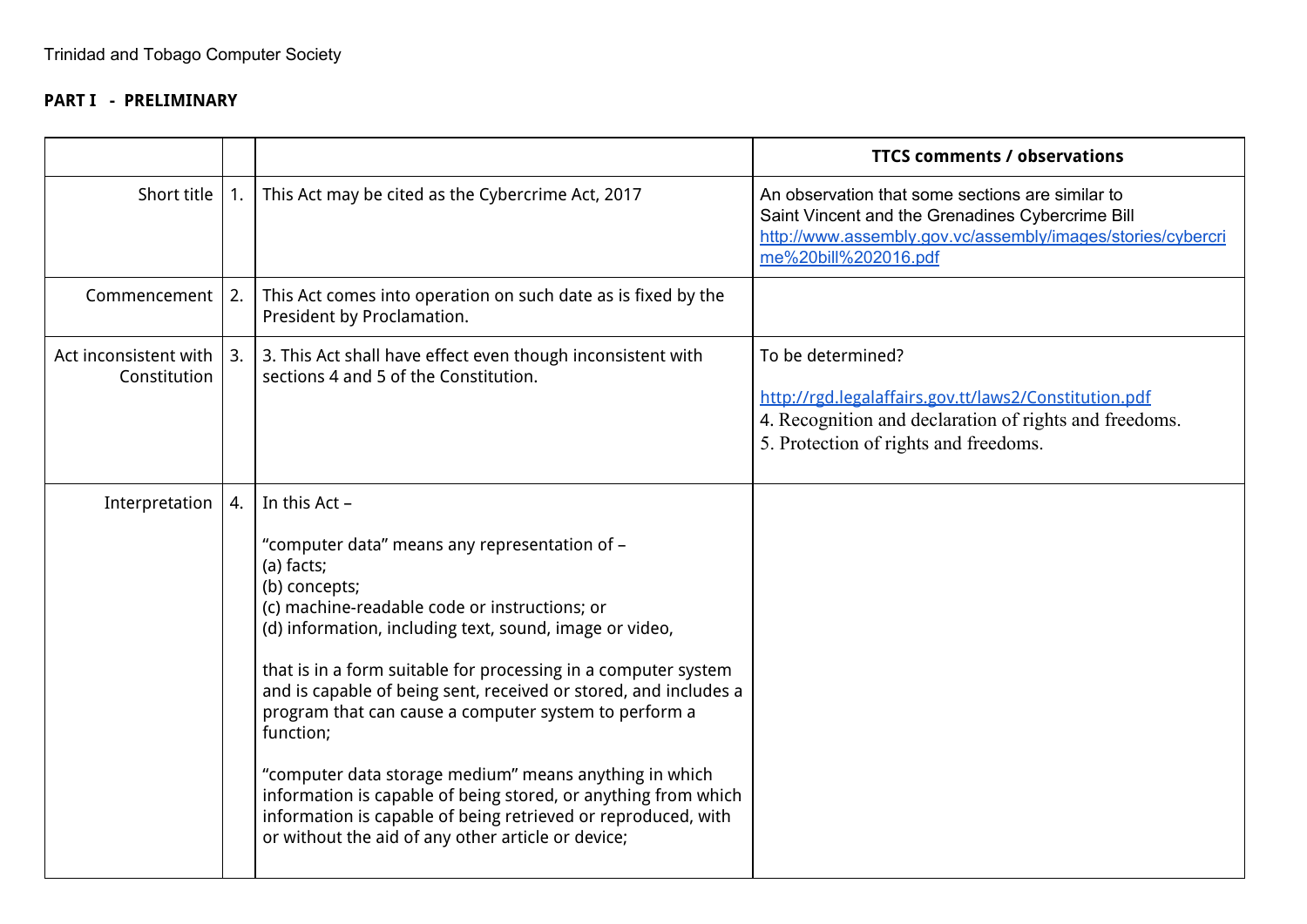| "computer program" or "program" means data which<br>represents instructions or statements that, when executed in a<br>computer system, can cause the computer system to perform<br>a function;                                                                                                                |  |
|---------------------------------------------------------------------------------------------------------------------------------------------------------------------------------------------------------------------------------------------------------------------------------------------------------------|--|
| "computer system" means a device or group of interconnected<br>or related devices which follows a program or external<br>instruction to perform automatic processing of information or<br>electronic data;                                                                                                    |  |
| "data message" has the meaning assigned to it in the<br><b>Electronic Transactions Act;</b>                                                                                                                                                                                                                   |  |
| "device" means any electronic programmable device used,<br>whether by itself or as part of a computer network, an<br>electronic communications network or any other device or<br>equipment, or any part thereof, to perform pre-determined<br>arithmetic, logical, routing or storage operations and includes |  |
| (a) an input device;<br>(b) an output device;<br>(c) a processing device;<br>(d) a computer data storage medium;<br>(e) a program; or<br>(f) equipment,<br>that is related to, connected with or used with such a device or<br>any part thereof;                                                              |  |
| "electronic mail message" means an unsolicited data message,<br>including electronic mail and an instant message;                                                                                                                                                                                             |  |
| "function" in relation to a computer system, includes logic,<br>control, arithmetic, deletion, storage or retrieval, and<br>communication or telecommunication to, from, or within a<br>computer;                                                                                                             |  |
| "hinder" in relation to a computer system, includes -<br>(a) disconnecting the electricity supply to a computer system;<br>(b) causing electromagnetic interference to a computer                                                                                                                             |  |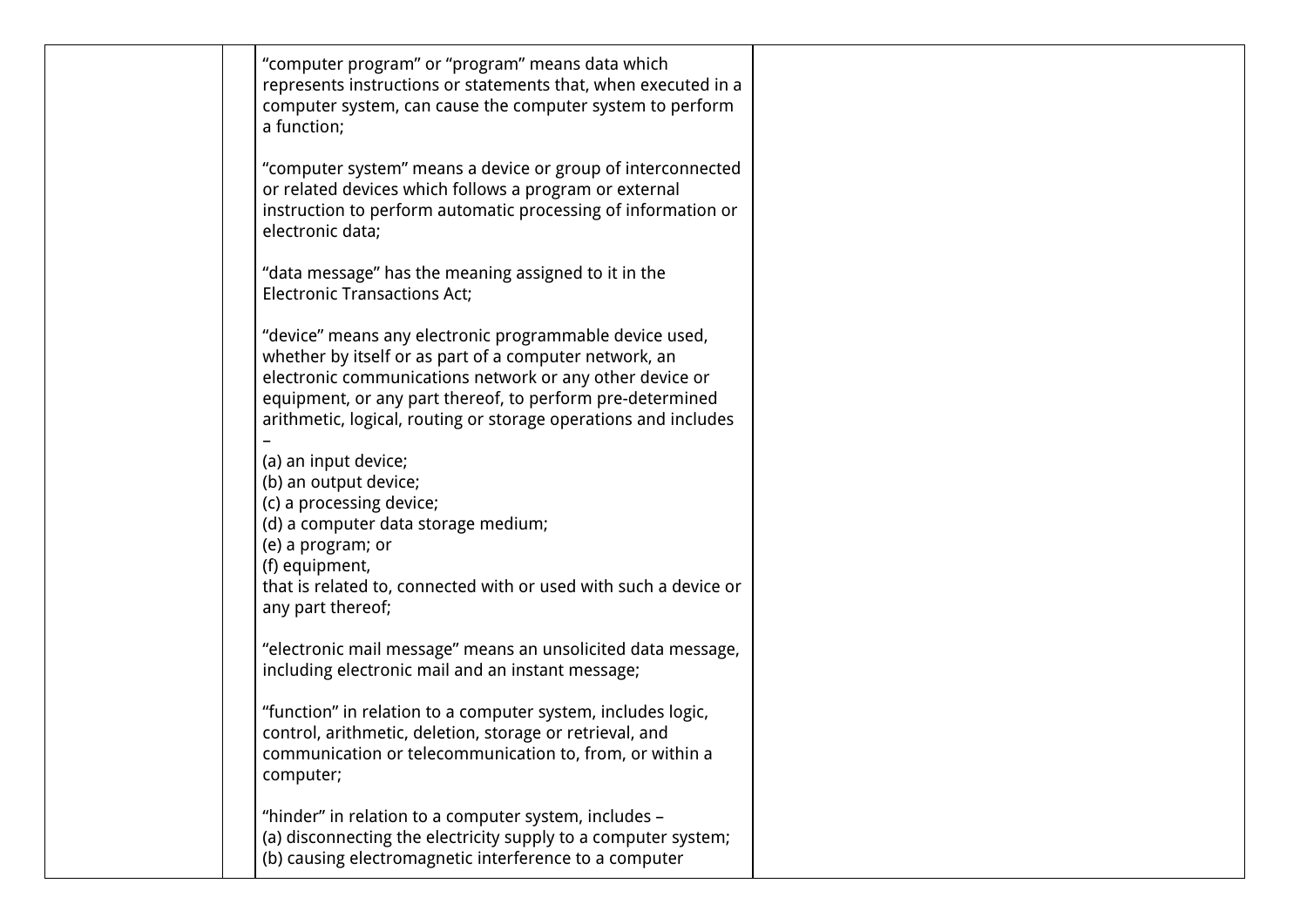| system;<br>(c) corrupting a computer system; or<br>(d) inputting, transmitting, damaging, deleting, deteriorating,<br>altering or suppressing computer data;                                                                                                                                                                                                                                                                                                                                                        |  |
|---------------------------------------------------------------------------------------------------------------------------------------------------------------------------------------------------------------------------------------------------------------------------------------------------------------------------------------------------------------------------------------------------------------------------------------------------------------------------------------------------------------------|--|
| "internet service provider" includes a person who provides the<br>services referred to in Part IV;                                                                                                                                                                                                                                                                                                                                                                                                                  |  |
| "Minister" means the minister to whom responsibility for<br>national security is assigned;                                                                                                                                                                                                                                                                                                                                                                                                                          |  |
| "remote forensic tools" means investigative software or<br>hardware installed on or attached to a computer system that<br>is used to perform a task that includes keystroke logging or<br>transmission of an internet protocol address;                                                                                                                                                                                                                                                                             |  |
| "traffic data" means computer data that -<br>(a) relates to a communication by means of a computer<br>system;<br>(b) is generated by a computer system that is part of the chain<br>of communication; and<br>(c) shows the communication's origin, destination, route, time,<br>date, size, duration or the type of underlying services,<br>and references to traffic data being attached to a<br>communication include references to the data and the<br>communication being logically associated with each other. |  |

# **PART II - CYBERCRIME OFFENCES**

| Illegal access to a<br>computer system | A person who, intentionally and without lawful excuse or<br>$^{\text{!}}$ justification, accesses a computer system or any part of a<br>computer system, commits an offence and is liable - | Just an observation that this clause would allow for<br>someone accessing an unsecured Wifi to be charged.                                                                                                           |
|----------------------------------------|---------------------------------------------------------------------------------------------------------------------------------------------------------------------------------------------|----------------------------------------------------------------------------------------------------------------------------------------------------------------------------------------------------------------------|
|                                        | $\frac{1}{2}$ (a) on summary conviction to a fine of three hundred thousand<br>dollars and imprisonment for three years; or                                                                 | Why are these fines so high? According<br>http://www.trinidadexpress.com/news/Biggers-fines-for-d<br>runk-drivers-street-racers-291075441.html, Motorists<br>who drive drunk will now have to pay fines ranging from |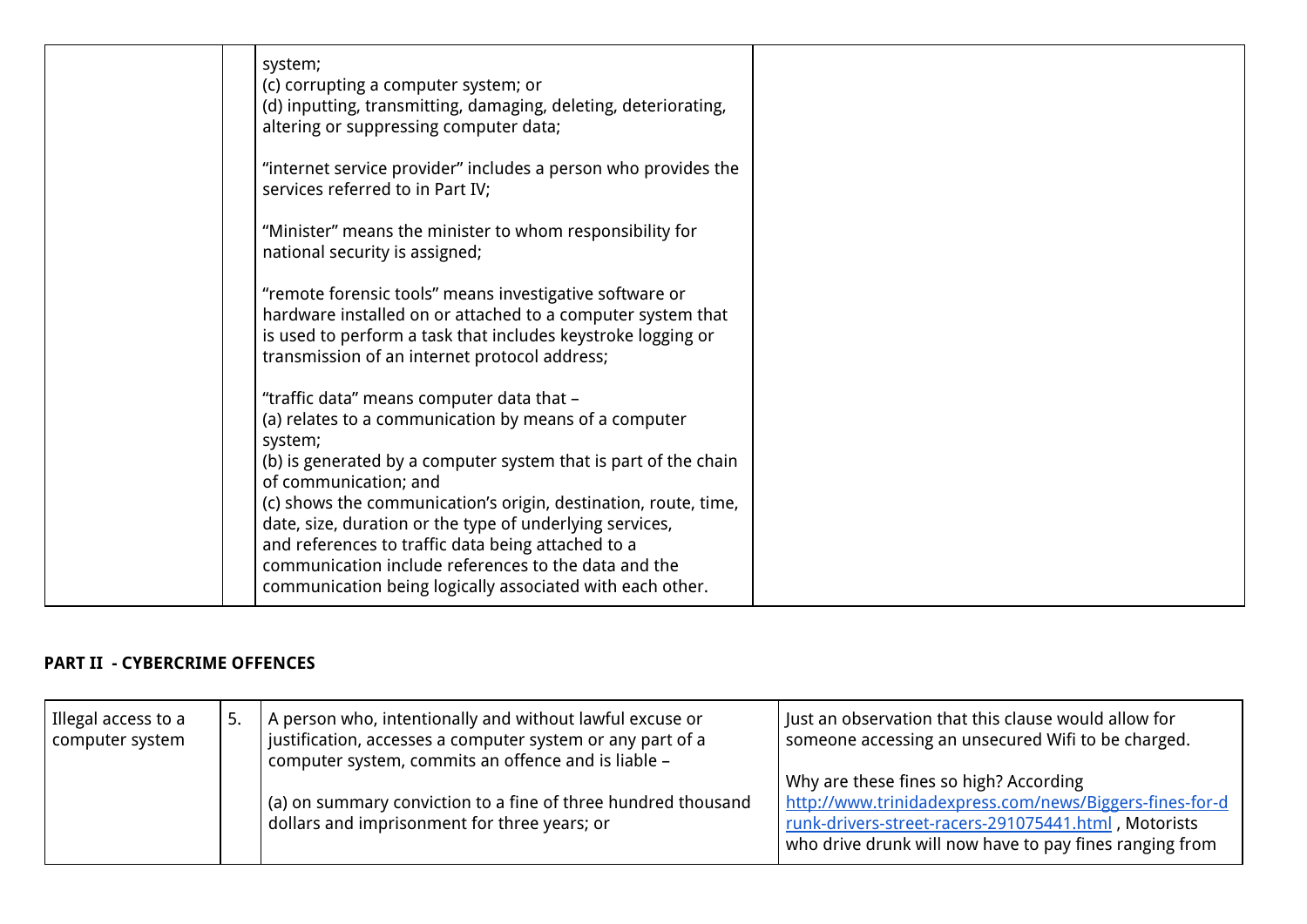|                                                |    | (b) on conviction on indictment to a fine of five hundred<br>thousand dollars and imprisonment for five years.                                                                                                                                                                                                                                                                                                                                                                                                                                                                                                                                                                                                                                                                                                                   | \$12,000 to \$22,500.<br>Online fines should bear some resemblance to their<br>nearest offline equivalence.                                                                                                                                                                                                                                                                                                                                                                                                                                             |
|------------------------------------------------|----|----------------------------------------------------------------------------------------------------------------------------------------------------------------------------------------------------------------------------------------------------------------------------------------------------------------------------------------------------------------------------------------------------------------------------------------------------------------------------------------------------------------------------------------------------------------------------------------------------------------------------------------------------------------------------------------------------------------------------------------------------------------------------------------------------------------------------------|---------------------------------------------------------------------------------------------------------------------------------------------------------------------------------------------------------------------------------------------------------------------------------------------------------------------------------------------------------------------------------------------------------------------------------------------------------------------------------------------------------------------------------------------------------|
| Illegally remaining<br>in a computer<br>system | 6. | A person who, intentionally and without lawful excuse or<br>justification, remains logged into a computer system or part of a<br>computer system or continues to use a computer system<br>commits an offence and is liable -<br>(a) on summary conviction to a fine of one hundred thousand<br>dollars and imprisonment for two years; or<br>(b) on conviction on indictment to a fine of two hundred<br>thousand dollars and imprisonment for three years.                                                                                                                                                                                                                                                                                                                                                                      |                                                                                                                                                                                                                                                                                                                                                                                                                                                                                                                                                         |
| Illegal data<br>interference                   | 7. | (1) A person who, intentionally and without lawful excuse or<br>justification -<br>(a) damages computer data or causes computer data to<br>deteriorate;<br>(b) deletes computer data;<br>(c) alters computer data;<br>(d) copies computer data to any computer data storage device or<br>to a different location within the computer system;<br>(e) moves computer data to a computer storage device or a<br>different location within the computer system;<br>(f) renders computer data meaningless, useless or ineffective;<br>(g) obstructs, interrupts or interferes with the lawful use of<br>computer data;<br>(h) obstructs, interrupts or interferes with a person in his lawful<br>use of computer data; or<br>(i) denies access to computer data to a person who is authorised<br>to access it,<br>commits an offence. | Illegal data interference which is more damaging than<br>clause 5 ("Illegal access to a computer system") attracts<br>lower penalties than 5?<br>What is the outcome if someone denies access to a<br>computer which affects 1000 people? Is this fine<br>multiplied by 1000? Need clarification.<br>This might be critical for infrastructure things like SCADA<br>systems, which have the potential to affect tens of<br>thousands, at minimum. Maybe different classes of<br>offense?<br>There seems to be significant overlap with earlier clauses. |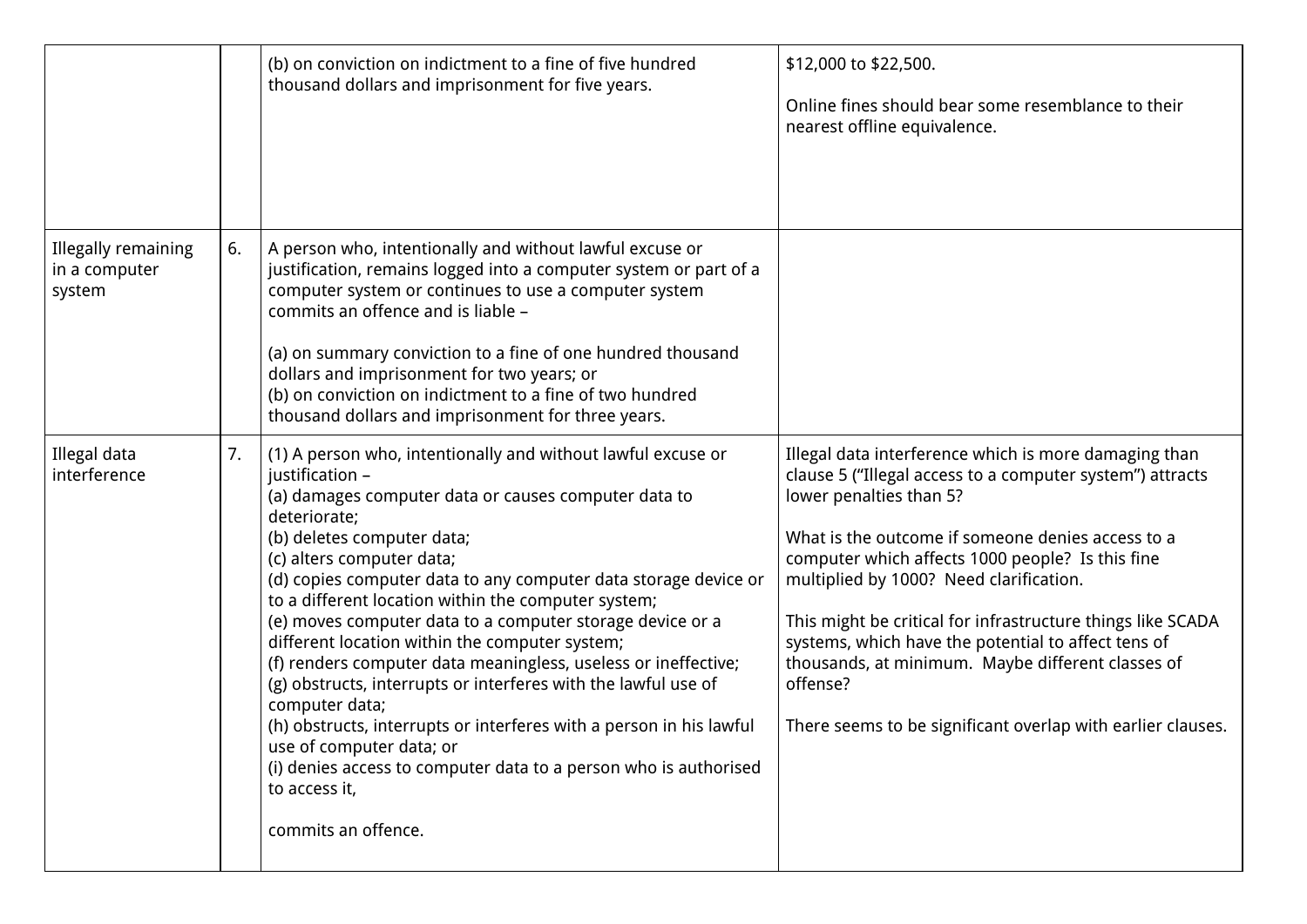|                                |    | (2) A person who commits an offence under subsection (1), is<br>liable $-$<br>(a) on summary conviction to a fine of one hundred thousand<br>dollars and imprisonment for two years; or<br>(b) on conviction on indictment to a fine of two hundred<br>thousand dollars and imprisonment for three years.                                                                                                                                                                                                                                                                                                                                                                                                                                                                                                                                                                                                                                            |                                                                                                                                                                                                                                                                                |
|--------------------------------|----|------------------------------------------------------------------------------------------------------------------------------------------------------------------------------------------------------------------------------------------------------------------------------------------------------------------------------------------------------------------------------------------------------------------------------------------------------------------------------------------------------------------------------------------------------------------------------------------------------------------------------------------------------------------------------------------------------------------------------------------------------------------------------------------------------------------------------------------------------------------------------------------------------------------------------------------------------|--------------------------------------------------------------------------------------------------------------------------------------------------------------------------------------------------------------------------------------------------------------------------------|
| Illegal acquisition of<br>data | 8. | (1) A person who intentionally and without lawful excuse or<br>justification accesses a computer system without authorisation,<br>or by exceeding authorised access, and obtains computer data<br>commits an offence and is liable -<br>(a) on summary conviction to a fine of one hundred thousand<br>dollars and imprisonment for two years; or<br>(b) on conviction on indictment to a fine of five hundred<br>thousand dollars and imprisonment for three years.<br>(2) A person who intentionally and without lawful excuse or<br>justification receives or gains access to computer data knowing<br>the same to have been stolen or obtained pursuant to<br>sub-section (1) commits an offence and is liable -<br>(a) on summary conviction to a fine of one hundred thousand<br>dollars and imprisonment for two years; or<br>(b) on conviction on indictment to a fine of five hundred<br>thousand dollars and imprisonment for three years. | The clause will likely get whistleblowers and/or press in<br>trouble with such disclosure. Because part 2 seems to say<br>that any press receiving the data is guilty of a crime.<br>There needs some form of protection for whistleblowers<br>and journalists and news media. |
| Illegal system<br>interference | 9. | (1) A person who, intentionally and without lawful excuse or<br>justification, hinders or interferes with a computer system<br>commits an offence<br>(2) A person who, intentionally and without lawful excuse or<br>justification, hinders or interferes with a person who is lawfully<br>using or operating a computer system commits an offence.<br>(3) A person who commits an offence under this section is liable<br>(a) on summary conviction to a fine of one hundred thousand<br>dollars and imprisonment for two years; or<br>(b) on conviction on indictment to a fine of three hundred<br>thousand dollars dollars and imprisonment for three years.                                                                                                                                                                                                                                                                                     | Would investigating officers and courts be sophisticated<br>enough to understand the nuances of these issues? For<br>example, most malware spreads from compromised<br>machines unaware by the owner of compromised<br>machines.                                               |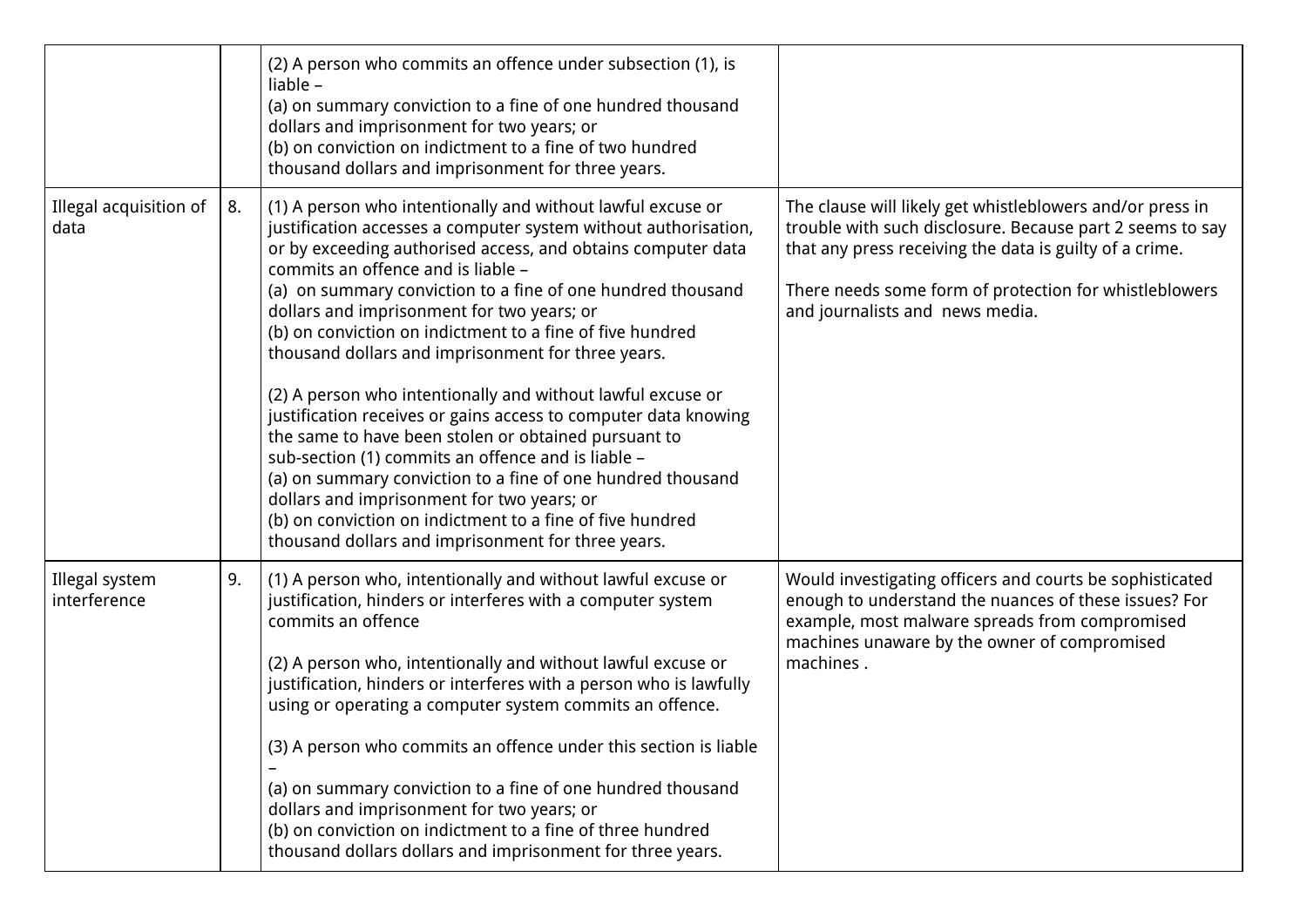| Offences affecting<br>critical<br>infrastructure | 10. | (1) Notwithstanding the penalties set out in sections 5 to 9,<br>where a person commits an offence under any of those sections<br>and the offence results in hindering, or interference with, a<br>computer system that -<br>(a) is exclusively for the use of critical infrastructure; or<br>(b) affects the use, or impacts the operation, of critical<br>infrastructure,<br>he is liable on conviction on indictment to a fine of two million<br>dollars and imprisonment for fifteen years.<br>(2) For the purpose of this section, "critical infrastructure" means<br>any computer system, device, network, computer program or<br>computer data so vital to the State that the incapacity or<br>destruction of, or interference with, such system, device,<br>network, program or data would have a debilitating impact on<br>the $-$<br>(a) security, defence or international relations of the State; or<br>(b) provision of services directly related to national or economic<br>security, banking and financial services, public utilities, the<br>energy sector, communications infrastructure, public<br>transportation, public health and safety, or public key<br>infrastructure. | Shouldn't the definition of critical infrastructure in 10(2)<br>be in the definitions under part $1 \#4$ ? Maybe system<br>critical financial services to distinguish between a large<br>bank or insurance company vs. small money changers.                                                                                                                                                                                                                                                                                                                                                                                                                           |
|--------------------------------------------------|-----|-------------------------------------------------------------------------------------------------------------------------------------------------------------------------------------------------------------------------------------------------------------------------------------------------------------------------------------------------------------------------------------------------------------------------------------------------------------------------------------------------------------------------------------------------------------------------------------------------------------------------------------------------------------------------------------------------------------------------------------------------------------------------------------------------------------------------------------------------------------------------------------------------------------------------------------------------------------------------------------------------------------------------------------------------------------------------------------------------------------------------------------------------------------------------------------------------|------------------------------------------------------------------------------------------------------------------------------------------------------------------------------------------------------------------------------------------------------------------------------------------------------------------------------------------------------------------------------------------------------------------------------------------------------------------------------------------------------------------------------------------------------------------------------------------------------------------------------------------------------------------------|
| Illegal devices                                  | 11  | $(1)$ A person who –<br>(a) produces, sells, procures for use, imports, exports, distributes<br>or otherwise makes available or has in his possession -<br>(i) a device, or computer program, that is designed or adapted<br>for the purpose of committing an offence under this Act; or<br>(ii) a computer password, access code or similar data by which<br>the whole or any part of a computer system, computer data<br>storage device or computer data is capable of being accessed,<br>with the intent that it be used for the purpose of committing an<br>offence under this Act; or<br>(b) intentionally and without lawful excuse or justification<br>discloses a computer password, access code or similar data by<br>which the whole or any part of a computer system, computer<br>data storage device or computer data can be accessed -                                                                                                                                                                                                                                                                                                                                             | If this were to criminalise the use of security tools (eg.<br>Wireshark)? This is problematic for the entire field of<br>penetration testing and computer forensics.<br>However the last phrase in 11 a (ii) seems to look at the<br>intent behind of the use of these programs. So a network<br>admin using pen testing tools is fine but a hacker using<br>the same tools to break into an organization has<br>committed an offence.<br>The language needs to accommodate legitimate users<br>who are engaged in securing computer networks.<br>11 (1) (b) seems to be misplaced here under a heading of<br>"illegal devices" and perhaps could be deleted or merged |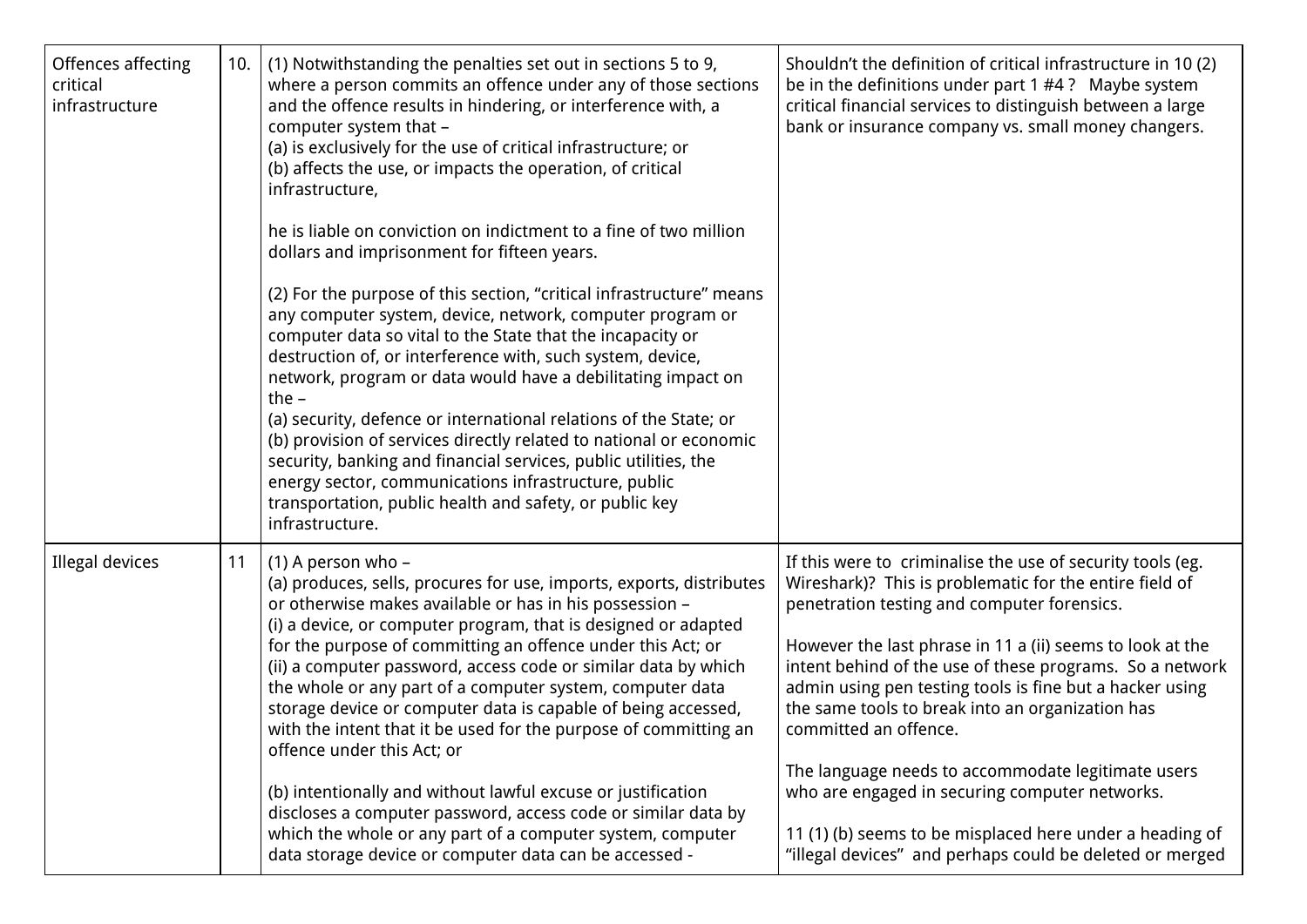|                                                        |    | (i) for unlawful gain, whether for himself or another person;<br>(ii) for an unlawful purpose; or<br>(iii) knowing that it is likely to cause unlawful damage,<br>commits an offence.                                                                                                                                                                                                                                                                                                                                                                                                                                                                                                                                                                                                                                                                                                       | with 12.                                                                                                                                                                                                                                                                                                                                        |
|--------------------------------------------------------|----|---------------------------------------------------------------------------------------------------------------------------------------------------------------------------------------------------------------------------------------------------------------------------------------------------------------------------------------------------------------------------------------------------------------------------------------------------------------------------------------------------------------------------------------------------------------------------------------------------------------------------------------------------------------------------------------------------------------------------------------------------------------------------------------------------------------------------------------------------------------------------------------------|-------------------------------------------------------------------------------------------------------------------------------------------------------------------------------------------------------------------------------------------------------------------------------------------------------------------------------------------------|
|                                                        |    | (2) A person who commits an offence under subsection (1) is<br>liable -<br>(a) on summary conviction to a fine of two hundred thousand<br>dollars and imprisonment for three years; or<br>(b) on conviction on indictment to a fine of five hundred<br>thousand dollars and imprisonment for five years.                                                                                                                                                                                                                                                                                                                                                                                                                                                                                                                                                                                    |                                                                                                                                                                                                                                                                                                                                                 |
| Unauthorised<br>granting of access to<br>computer data | 12 | (1) A person who, through authorised or unauthorised means,<br>obtains or accesses computer data which -<br>(a) is commercially sensitive or a trade secret;<br>(b) relates to the national security of the State; or<br>(c) is stored on a computer system and is protected against<br>unauthorized access,<br>and intentionally and without lawful excuse or justification grants<br>access to or gives the computer data to another person, whether<br>or not he knows that the other person is authorised to receive or<br>have access to the computer data, commits an offence.<br>2) A person who commits an offence under this section is liable -<br>(a) on summary conviction to a fine of two hundred thousand<br>dollars and imprisonment for three years; and<br>(b) on conviction on indictment to a fine of five hundred<br>thousand dollars and imprisonment for five years. | Need clear definition on matters of "national security"<br>The latter clause regarding justification ("lawful excuse")<br>though may be the intended link to possible<br>whistleblower legislation which is needed.<br>As stated before, there needs to be to be some form of<br>protection for whistleblowers, journalists, and news<br>media. |
| Computer-related<br>forgery                            | 13 | (1) A person who, intentionally and without lawful excuse or<br>justification inputs, alters, deletes or suppresses computer data,<br>resulting in inauthentic data, with the intent that it be considered<br>or acted upon as if it were authentic, regardless of whether or<br>not the data is directly readable and intelligible, commits an<br>offence and is liable -<br>(a) on summary conviction to a fine of three hundred thousand<br>dollars and imprisonment for three years; or                                                                                                                                                                                                                                                                                                                                                                                                 | Just noticed that point (2) of this computer forgery has<br>nothing to do with forgery. It speaks about email<br>spamming and may need to be place at another area in<br>the document.                                                                                                                                                          |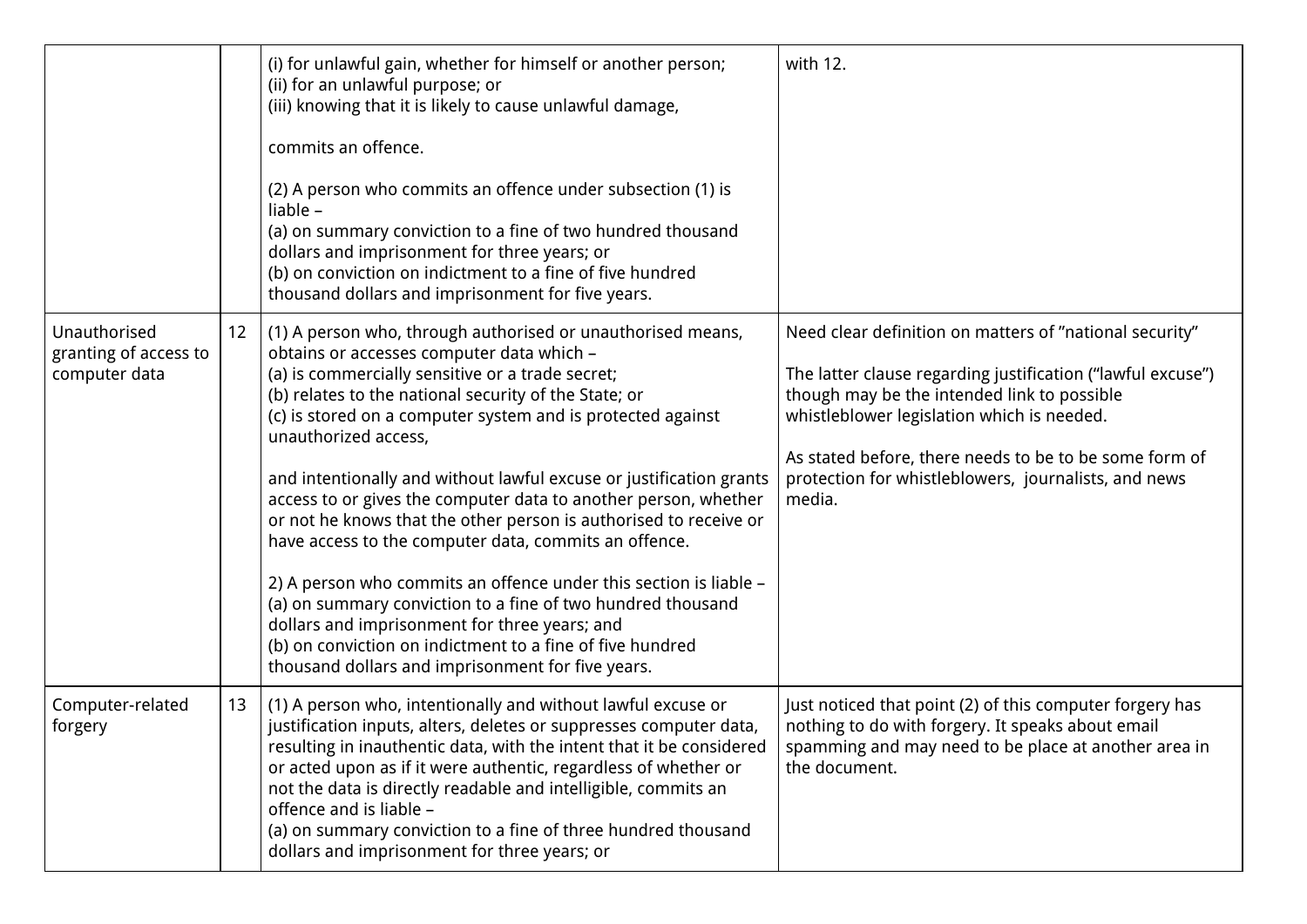|                              |     | (b) on conviction on indictment to a fine of five hundred<br>thousand dollars and imprisonment for five years.<br>(2) A person who commits an offence under subsection (1) by<br>sending out multiple electronic mail messages from or through a<br>computer system, is liable on conviction to a fine of two hundred<br>thousand dollars and imprisonment for three years, in addition<br>to the penalty set out in subsection (1).                                                                                                                                                                                                                               |                                                                                                                                                                                                                                                                                                                        |
|------------------------------|-----|--------------------------------------------------------------------------------------------------------------------------------------------------------------------------------------------------------------------------------------------------------------------------------------------------------------------------------------------------------------------------------------------------------------------------------------------------------------------------------------------------------------------------------------------------------------------------------------------------------------------------------------------------------------------|------------------------------------------------------------------------------------------------------------------------------------------------------------------------------------------------------------------------------------------------------------------------------------------------------------------------|
| Computer-related<br>fraud    | 14  | (1) A person who, intentionally and without lawful excuse or<br>justification -<br>(a) inputs, alters, deletes or suppresses computer data; or<br>(b) interferes with the functioning of a computer system,<br>with the intent of procuring an economic benefit for himself or<br>another person and thereby causes loss of, or damage to,<br>property, commits an offence.<br>(2) A person who commits an offence under subsection (1) is<br>liable -<br>(a) on summary conviction to a fine of one million dollars and<br>imprisonment for five years; or<br>(b) on conviction on indictment to a fine of two million dollars<br>and imprisonment for ten years. | Just an observation that this would target ransomware like<br>the recent Wannacry<br>(https://en.wikipedia.org/wiki/WannaCry ransomware att<br>ack)<br>This doesn't appear to cover other types of malware<br>(https://en.wikipedia.org/wiki/Malware) such as viruses<br>but this appears to be covered under clause 9 |
| Identity-related<br>offences | 15  | A person who intentionally transfers, possesses or uses a means<br>of identification, other than his own, with the intent of<br>committing an unlawful act through the use of a computer<br>system, commits an offence and is liable -<br>(a) on summary conviction to a fine of three hundred thousand<br>dollars and imprisonment for three years; or<br>(b) on conviction on indictment to a fine of five hundred<br>thousand dollars and imprisonment for five years.                                                                                                                                                                                          |                                                                                                                                                                                                                                                                                                                        |
| Violation of privacy         | 16. | (1) A person who intentionally and without lawful excuse or<br>justification -<br>(a) captures; or<br>(b) stores in, or publishes or transmits through a computer<br>system,                                                                                                                                                                                                                                                                                                                                                                                                                                                                                       | Would the images of private areas of a person also apply<br>if persons were in undergarments when images were<br>taken?                                                                                                                                                                                                |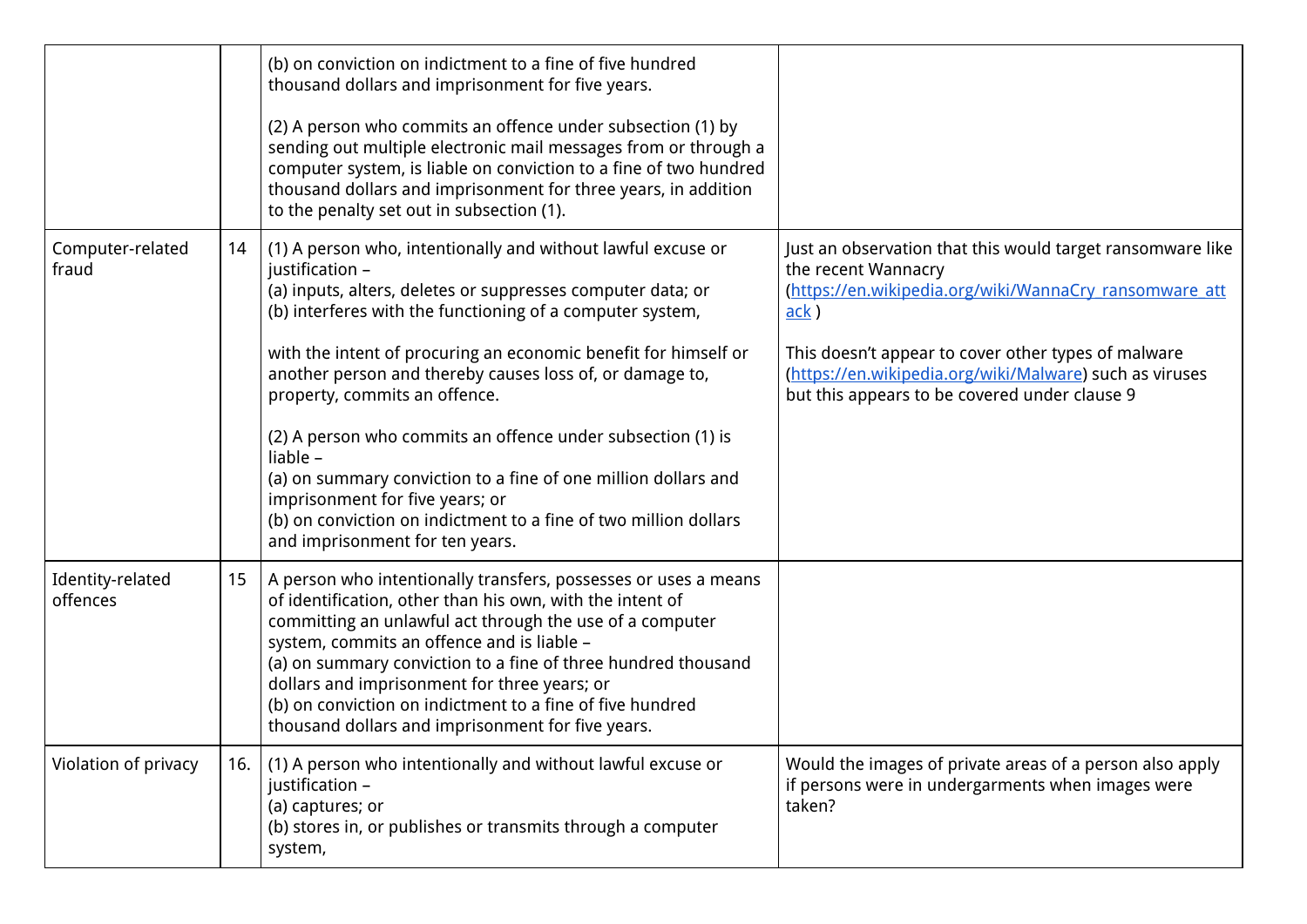|                                                                |    | the image of the private area of another person without his<br>consent, where the other person has a reasonable expectation<br>that he could disrobe in privacy, or that his private area would<br>not be visible to the public regardless of whether he is in a public<br>or private place,<br>commits an offence.<br>(2) A person who commits an offence under subsection (1) is<br>liable $-$<br>(a) on summary conviction to a fine of one hundred thousand<br>dollars and imprisonment for two years; and<br>(b) on conviction on indictment to a fine of five hundred<br>thousand dollars and imprisonment for three years.<br>(3) For the purposes of this section, "private area" means the<br>genitals, pubic area, buttocks or breast. |                                                                                                                                                                                                                                        |
|----------------------------------------------------------------|----|--------------------------------------------------------------------------------------------------------------------------------------------------------------------------------------------------------------------------------------------------------------------------------------------------------------------------------------------------------------------------------------------------------------------------------------------------------------------------------------------------------------------------------------------------------------------------------------------------------------------------------------------------------------------------------------------------------------------------------------------------|----------------------------------------------------------------------------------------------------------------------------------------------------------------------------------------------------------------------------------------|
| Causing damage by<br>electronic mail<br>message                | 17 | (1) A person who maliciously initiates, relays or re-transmits an<br>electronic mail message from or through a computer system and<br>thereby causes damage to a computer system commits an<br>offence.<br>(2) A person who intentionally falsifies the header information of<br>an electronic mail message for the purpose of committing an<br>offence under subsection (1) commits an offence.<br>(3) A person who commits an offence under this section is liable<br>(a) on summary conviction to a fine of three hundred thousand<br>dollars and imprisonment for three years; and<br>(b) on conviction on indictment to a fine of five hundred<br>thousand dollars and imprisonment for five years.                                         | Just curious about how intent is proven. Email worms that<br>spread themselves or users who unknowingly forward<br>these messages could be a tricky issue.                                                                             |
| Causing harm by<br>communication<br>using a computer<br>system | 18 | (1) A person who uses a computer system to communicate with<br>the intention to cause harm to another person commits an<br>offence.                                                                                                                                                                                                                                                                                                                                                                                                                                                                                                                                                                                                              | This area is problematic. Clauses like this have already<br>been used in other Caribbean countries to suppress free<br>speech by activists. Any comment criticizing a public<br>figure could be construed as causing serious emotional |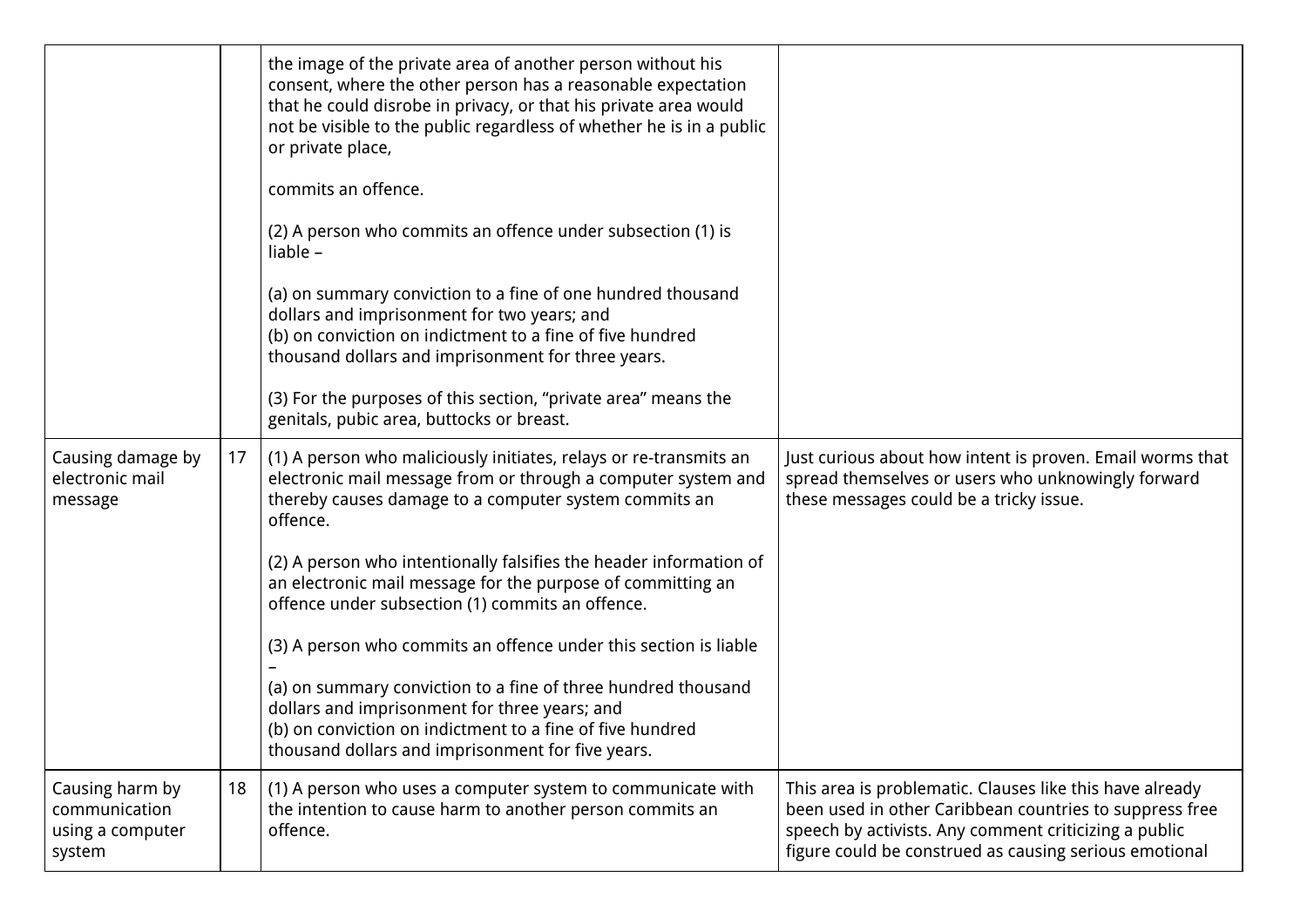|                               |    | (2) In determining whether an offence is committed under this<br>section, the Court may take into account any factor which it<br>considers relevant, including -<br>(a) the extremity of the language used in the communication;<br>(b) the age and characteristics of the person involved;<br>(c) whether the communication was anonymous;<br>(d) whether the communication was repeated;<br>(e) the extent of circulation of the communication;<br>(f) whether the communication is true or false; and<br>(g) the context in which the communication appeared.<br>(3) A person who commits an offence under this section is liable<br>(a) on summary conviction to a fine of one hundred thousand<br>dollars and to imprisonment for three years; and<br>(b) on conviction on indictment to a fine of two hundred and fifty<br>thousand dollars and imprisonment for five years.<br>(4) For the purposes of this section, "harm" means serious<br>emotional distress. | distress.<br>The concept of a public figure should change the level of<br>activity that constitutes "causing harm". Public figures<br>should and do, expect a certain amount of comment on<br>their public activities. This is not the case for private<br>citizens. The bar for "harm" should be set much higher for<br>public figures.<br>"Serious emotional distress" is not the only repercussion<br>that may arise - for example, doxxing, or the release of<br>personal information, such as phone numbers and<br>addresses, can lead to actual physical harm.<br>Perhaps to cover this, Part 4 "harm" should be changed to<br>"For the purposes of this section, "harm" includes serious<br>emotional distress."<br>Reputational damage is already covered by existing law. |
|-------------------------------|----|-------------------------------------------------------------------------------------------------------------------------------------------------------------------------------------------------------------------------------------------------------------------------------------------------------------------------------------------------------------------------------------------------------------------------------------------------------------------------------------------------------------------------------------------------------------------------------------------------------------------------------------------------------------------------------------------------------------------------------------------------------------------------------------------------------------------------------------------------------------------------------------------------------------------------------------------------------------------------|------------------------------------------------------------------------------------------------------------------------------------------------------------------------------------------------------------------------------------------------------------------------------------------------------------------------------------------------------------------------------------------------------------------------------------------------------------------------------------------------------------------------------------------------------------------------------------------------------------------------------------------------------------------------------------------------------------------------------------------------------------------------------------|
| Intent to extort a<br>benefit | 19 | A person who uses a computer system with the intent to extort a<br>benefit from another person by threatening to publish computer<br>data containing personal or private information which can cause<br>public ridicule, contempt, hatred or embarrassment commits an<br>offence and is liable -<br>(a) on summary conviction to a fine of one hundred thousand<br>dollars and to imprisonment for three years; and<br>(b) on conviction on indictment to a fine of two hundred and fifty<br>thousand dollars and imprisonment for five years.                                                                                                                                                                                                                                                                                                                                                                                                                          |                                                                                                                                                                                                                                                                                                                                                                                                                                                                                                                                                                                                                                                                                                                                                                                    |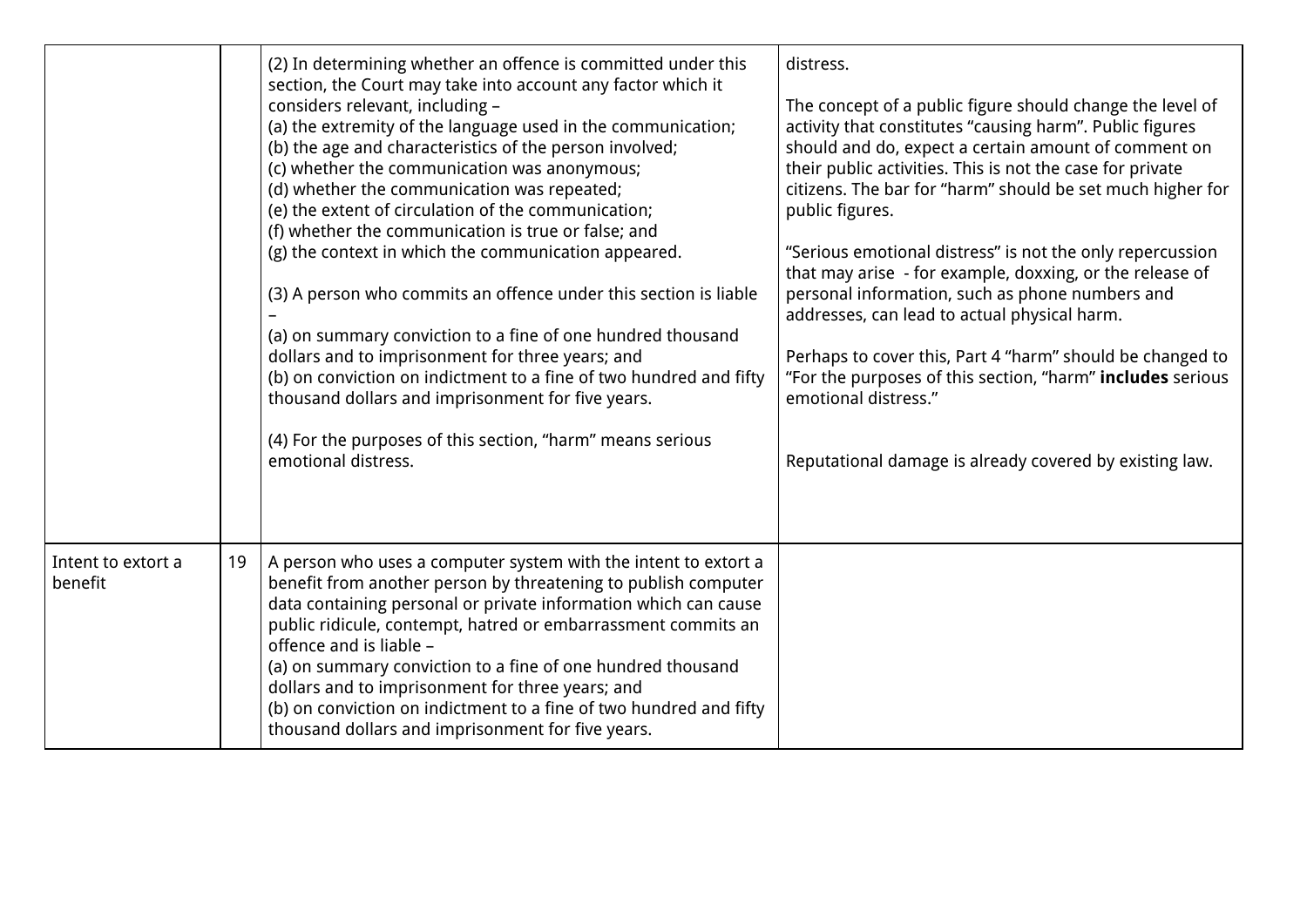# **PART III - ENFORCEMENT**

| Jurisdiction       | 20 | (1) A Court in Trinidad and Tobago shall have jurisdiction in<br>respect of an offence under this Act where the act constituting<br>the offence is carried out -<br>(a) wholly or partly in Trinidad and Tobago;<br>(b) by a citizen of Trinidad and Tobago, whether in Trinidad and<br>Tobago or elsewhere; or<br>(c) by a person on board a vessel or aircraft registered in<br>Trinidad and Tobago.<br>(2) For the purpose of subsection (1)(a), an act is carried out in<br>Trinidad and Tobago if -<br>(a) the person is in Trinidad and Tobago at the time when the<br>act is committed;<br>(b) a computer system located in Trinidad and Tobago or<br>computer data on a computer data storage device located in<br>Trinidad and Tobago is affected by the act; or<br>(c) the effect of the act, or the damage resulting from the act,<br>occurs within Trinidad and Tobago.<br>(3) Subject to subsection (1), a Summary Court has jurisdiction<br>to hear and determine any offence under this Act, if -<br>(a) the accused was within the magisterial district at the time<br>when he committed the offence;<br>(b) a computer system, containing any computer program or<br>computer data which the accused used, was within the<br>magisterial district at the time when he committed the offence;<br>or<br>(c) damage occurred within the magisterial district, whether or<br>not paragraph (a) or (b) applies. | This does seem to clear the way for charging someone<br>whose data is hosted on outside cloud services (Facebook,<br>Twitter, web hosting companies) given the phrasing of<br>"offence is carried out wholly or partly in Trinidad and<br>Tobago" if the effect of the act or the damage resulting<br>from the act, occurs within Trinidad and Tobago. |
|--------------------|----|-----------------------------------------------------------------------------------------------------------------------------------------------------------------------------------------------------------------------------------------------------------------------------------------------------------------------------------------------------------------------------------------------------------------------------------------------------------------------------------------------------------------------------------------------------------------------------------------------------------------------------------------------------------------------------------------------------------------------------------------------------------------------------------------------------------------------------------------------------------------------------------------------------------------------------------------------------------------------------------------------------------------------------------------------------------------------------------------------------------------------------------------------------------------------------------------------------------------------------------------------------------------------------------------------------------------------------------------------------------------------------------------------------------------------------|--------------------------------------------------------------------------------------------------------------------------------------------------------------------------------------------------------------------------------------------------------------------------------------------------------------------------------------------------------|
| Search and seizure | 21 | (1) Where a Magistrate is satisfied on the basis of information<br>on oath by a police officer that there is reasonable ground to<br>believe that there is in a place an apparatus or computer data -<br>(a) that may be material as evidence in proving an offence<br>under this Act; or                                                                                                                                                                                                                                                                                                                                                                                                                                                                                                                                                                                                                                                                                                                                                                                                                                                                                                                                                                                                                                                                                                                                   | Police officers and court officers need to be trained and<br>educated on the implications of this clause. If the place<br>where an apparatus or computer data that may be material<br>as evidence in proving an offence is a third party hosting<br>center or business place, the seizing of apparatus or                                              |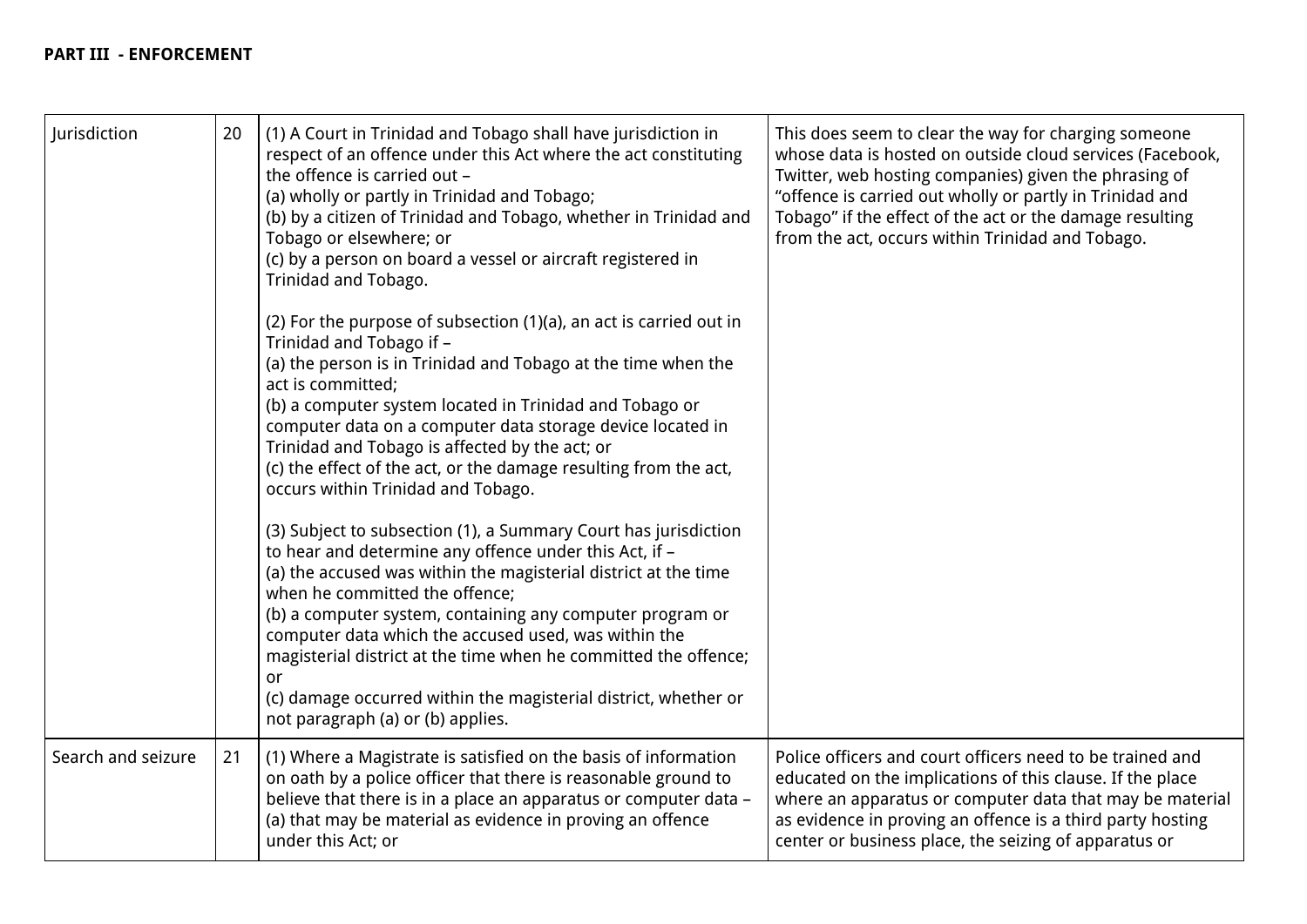|            |    | (b) that has been acquired by a person as a result of an offence<br>under this Act,<br>he may issue a warrant authorizing a police officer, with such<br>assistance as may be necessary, to enter the place to search for<br>and seize the apparatus or computer data.<br>(2) If a police officer who is undertaking a search under this<br>section has reasonable grounds to believe that -<br>(a) the computer data sought is stored in another apparatus; or<br>(b) part of the computer data sought is in another place within<br>Trinidad and Tobago,<br>and such computer data is lawfully accessible from, or available<br>to the first apparatus, he may extend the search and seizure to<br>that other apparatus or other place.<br>(3) In the execution of a warrant under this section, a police<br>officer may, in addition to the powers conferred on him by the<br>warrant -<br>(a) activate an onsite computer system or computer data<br>storage media;<br>(b) make and retain a copy of computer data;<br>(c) remove computer data in a computer system or render it<br>inaccessible;<br>(d) take a printout of the output of computer data;<br>(e) impound or similarly secure a computer system or part of it<br>or a computer data storage medium; or<br>(f) remove a computer system or computer data storage<br>medium from its location.<br>(4) A police officer who undertakes a search under this section<br>shall secure any apparatus and maintain the integrity of any<br>computer data that is seized.<br>(5) For the purpose of this section, "apparatus" includes -<br>(a) a computer system or part of a computer system; or<br>(b) a computer data storage medium. | computer data under clause 3(c) ("remove computer data<br>in a computer system or render it inaccessible;") could<br>collect data from other users not in the warrant and also<br>severely disrupt the business operations of such a company<br>and other users of the said apparatus. |
|------------|----|-----------------------------------------------------------------------------------------------------------------------------------------------------------------------------------------------------------------------------------------------------------------------------------------------------------------------------------------------------------------------------------------------------------------------------------------------------------------------------------------------------------------------------------------------------------------------------------------------------------------------------------------------------------------------------------------------------------------------------------------------------------------------------------------------------------------------------------------------------------------------------------------------------------------------------------------------------------------------------------------------------------------------------------------------------------------------------------------------------------------------------------------------------------------------------------------------------------------------------------------------------------------------------------------------------------------------------------------------------------------------------------------------------------------------------------------------------------------------------------------------------------------------------------------------------------------------------------------------------------------------------------------------------------------------------------------------------|----------------------------------------------------------------------------------------------------------------------------------------------------------------------------------------------------------------------------------------------------------------------------------------|
| Assistance | 22 | (1) A person who has knowledge about the functioning of an<br>apparatus, or measures applied to protect computer data, that                                                                                                                                                                                                                                                                                                                                                                                                                                                                                                                                                                                                                                                                                                                                                                                                                                                                                                                                                                                                                                                                                                                                                                                                                                                                                                                                                                                                                                                                                                                                                                         | We note that this clause would allow for encrypted data to<br>be decrypted or person's mobile phones to be unlocked.                                                                                                                                                                   |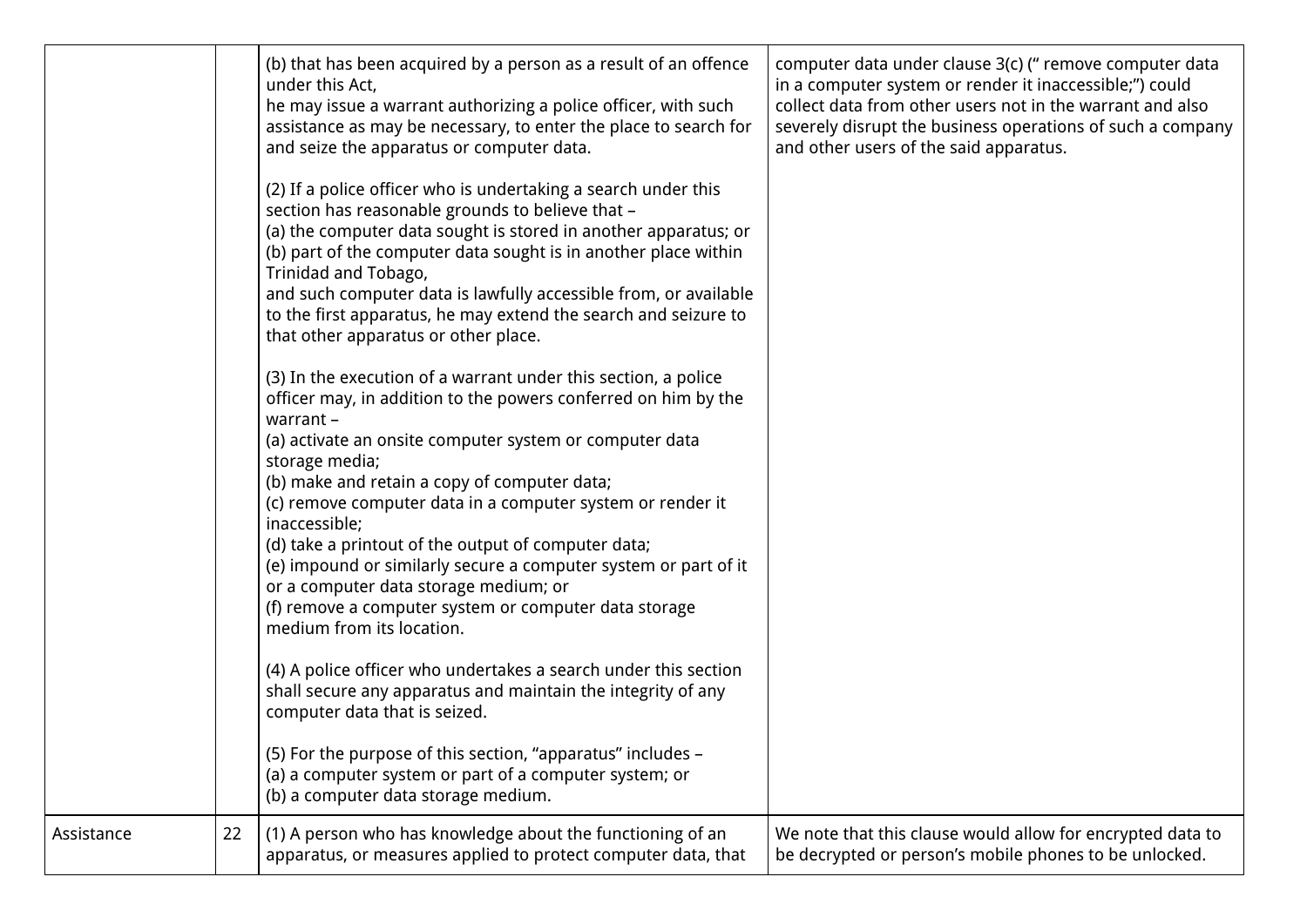|                                                |    | is the subject of a search warrant shall, if requested by the<br>police officer authorised to undertake the search, assist the<br>officer by -<br>(a) providing information that facilitates the undertaking of the<br>search for and seizure of the apparatus or computer data<br>sought;<br>(b) accessing and using an apparatus to search computer data<br>which is stored in, or lawfully accessible from, or available to,<br>that apparatus;<br>(c) obtaining and copying computer data; or<br>(d) obtaining an intelligible output from an apparatus in such a<br>format that is admissible for the purpose of legal proceedings.<br>(2) A person who fails to comply with this section commits an<br>offence and is liable on summary conviction to a fine of one<br>hundred thousand dollars and imprisonment for one year. | When devices and data are decrypted or unlocked in this<br>way, there's the risk of private legitimate communications<br>with innocent third parties being exposed.<br>Potentially if the data on the apparatus is provided by a<br>third party (business, data center) is encrypted by a user, it<br>cannot be expected for such a third party to be able to<br>decrypt such information.<br>It must be acknowledged that in certain instances, for<br>example in the case of data encrypted by a third party or<br>technical deficiency on the part of the person, it may not be<br>reasonable or even possible for the person to be of<br>assistance in producing the required data or access. In such<br>cases, it would not be advisable for such a person to be<br>unfairly prosecuted. |
|------------------------------------------------|----|--------------------------------------------------------------------------------------------------------------------------------------------------------------------------------------------------------------------------------------------------------------------------------------------------------------------------------------------------------------------------------------------------------------------------------------------------------------------------------------------------------------------------------------------------------------------------------------------------------------------------------------------------------------------------------------------------------------------------------------------------------------------------------------------------------------------------------------|-----------------------------------------------------------------------------------------------------------------------------------------------------------------------------------------------------------------------------------------------------------------------------------------------------------------------------------------------------------------------------------------------------------------------------------------------------------------------------------------------------------------------------------------------------------------------------------------------------------------------------------------------------------------------------------------------------------------------------------------------------------------------------------------------|
| Order for removal<br>or disablement of<br>data | 23 | If a Magistrate is satisfied on the basis of information on oath<br>by a police officer that an internet service provider or any other<br>entity with a domain name server is storing, transmitting or<br>providing access to information in contravention of this Act or<br>any other written law, the Magistrate may order the internet<br>service provider or other entity with a domain name server to<br>remove, or disable access to, the information.                                                                                                                                                                                                                                                                                                                                                                         | This clause is problematic to implement. According to the<br>Internet Society's White Paper titled "Perspectives on<br>Internet Content Blocking: An Overview" dated March 2017<br>at<br>https://www.internetsociety.org/doc/internet-content-block<br>ing:<br>"The Internet Society believes the most appropriate way to<br>counteract illegal content and activities on the Internet is to<br>attack them at their source. Using filters to block access to<br>online content is inefficient, likely to be ineffective, and is<br>prone to generate collateral damage affecting innocent<br>Internet users."<br>The Internet Society report should be read in its entirety at<br>https://www.internetsociety.org/doc/internet-content-block<br>$\frac{ing}{ing}$                            |
| <b>Production Order</b>                        | 24 | If a Magistrate is satisfied on the basis of information on oath<br>by a police officer that computer data, a printout or other<br>information is reasonably required for the purpose of a criminal<br>investigation or criminal proceedings, the Magistrate may order                                                                                                                                                                                                                                                                                                                                                                                                                                                                                                                                                               | Again, as mentioned in clause 22 comments,<br>if the data on the apparatus provided by a third party<br>(business, data center) is encrypted by a user, it cannot be<br>expected for such a third party to be able to decrypt such                                                                                                                                                                                                                                                                                                                                                                                                                                                                                                                                                            |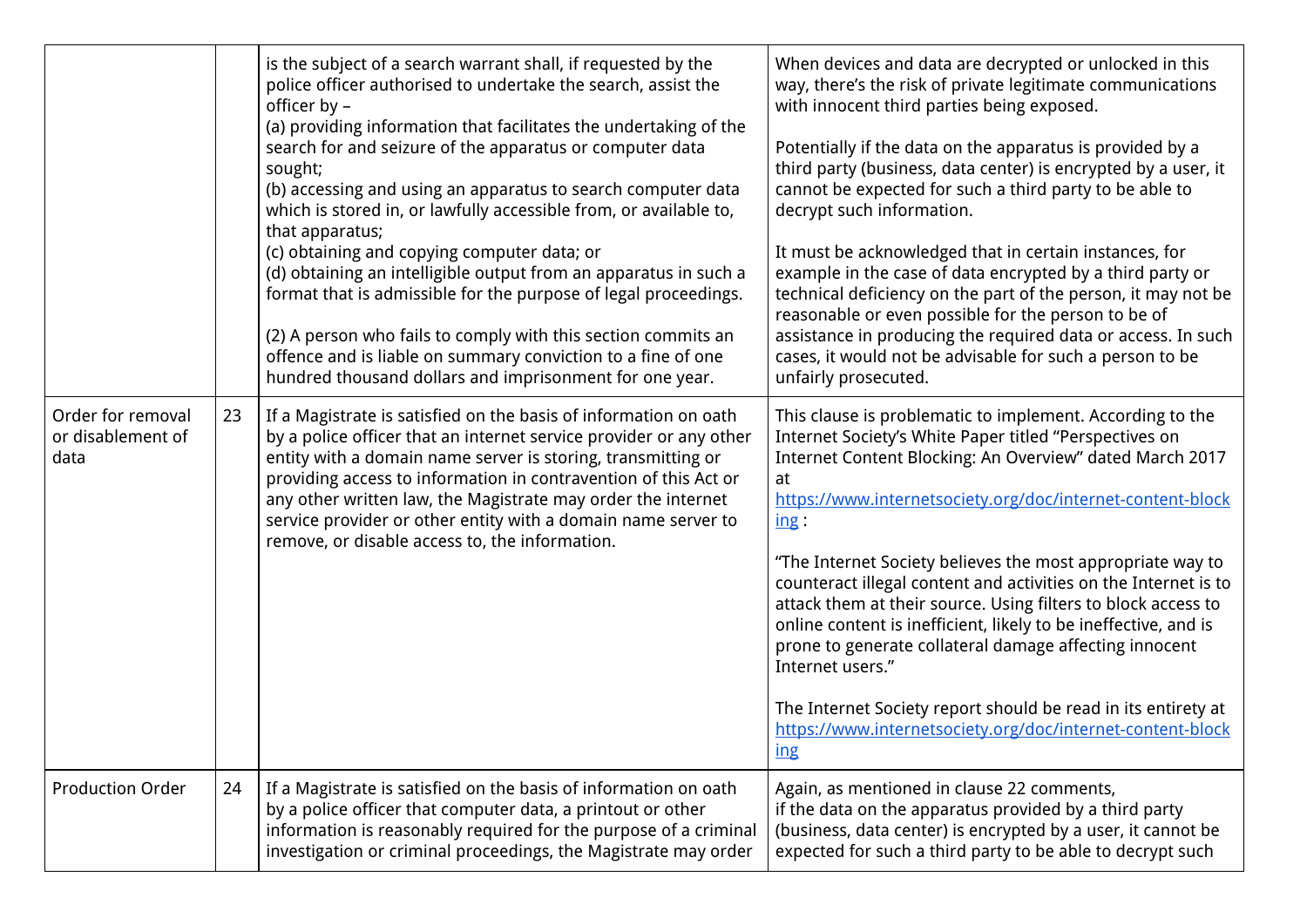|                                      |    | (a) a person in Trinidad and Tobago who is in control of an<br>apparatus, to produce from the apparatus computer data or a<br>printout or other intelligible output of the computer data; or<br>(b) an internet service provider in Trinidad and Tobago to<br>produce information about a person who subscribes to, or<br>otherwise uses his service.                                                                                                                                                                                                                                                                                                                                                                                                                      | information.<br>Forcing a person to unlock their device or decrypt their data<br>can be considered a form of self-incrimination, which is<br>inconsistent with the provisions of Section 5 of the<br>Constitution:<br>"Parliament may notauthorise a Court, tribunal,<br>commission, board or other authority to compel a person<br>to give evidence unless he is afforded protection against<br>self-incrimination and, where necessary to ensure such<br>protection, the right to legal representation"<br>http://rgd.legalaffairs.gov.tt/laws2/Constitution.pdf                  |
|--------------------------------------|----|----------------------------------------------------------------------------------------------------------------------------------------------------------------------------------------------------------------------------------------------------------------------------------------------------------------------------------------------------------------------------------------------------------------------------------------------------------------------------------------------------------------------------------------------------------------------------------------------------------------------------------------------------------------------------------------------------------------------------------------------------------------------------|-------------------------------------------------------------------------------------------------------------------------------------------------------------------------------------------------------------------------------------------------------------------------------------------------------------------------------------------------------------------------------------------------------------------------------------------------------------------------------------------------------------------------------------------------------------------------------------|
| Expedited<br>preservation            | 25 | (1) A Magistrate may, if satisfied on an ex parte application by a<br>police officer of the rank of Superintendent or above, that there<br>are grounds to believe that computer data that is reasonably<br>required for the purpose of a criminal investigation is<br>vulnerable to loss or modification, authorise the police officer to<br>require a person in control of the computer data, by notice in<br>writing, to preserve the data for such period not exceeding<br>ninety days as is stated in the notice.<br>(2) A Magistrate may, on an ex parte application by a police<br>officer of the rank of Superintendent or above, authorise an<br>extension of the period referred to in subsection (1) by a further<br>specified period not exceeding ninety days. | Especially in the case of multimedia data, storage and<br>retrieval/transmission costs can be extremely expensive<br>when stored overseas, especially for the length of time<br>potentially required by this law. This can have a severe<br>impact on a third party service or hosting provider, both on<br>their ability to service the request for storage and their<br>ability to continue running their business.                                                                                                                                                               |
| Disclosure of details<br>of an order | 26 | (1) If an order under section 24 or a notice under section 25<br>stipulates that confidentiality is to be maintained, a person who<br>is the subject of the order or notice and who intentionally and<br>without lawful excuse or justification discloses -<br>(a) the fact that the order or notice has been made;<br>(b) the details of the order or notice;<br>(c) anything done pursuant to the order or notice; or<br>(d) any data collected or recorded pursuant to the order,<br>commits an offence.<br>(2) A person who commits an offence under subsection (1) is<br>liable -                                                                                                                                                                                     | It is not clear whether the person subject to the order is<br>able to challenge the order in the courts in cases where the<br>requirements of clauses 24 and 25 are unreasonably<br>onerous or potentially damaging to their business.<br>It is also unclear in this and other clauses in the bill as to<br>what happens to data collected in investigations are no<br>longer needed or relevant by authorities. The data collected<br>must be properly secured for the duration of the<br>investigation and properly destroyed or returned to the<br>persons subject to the order. |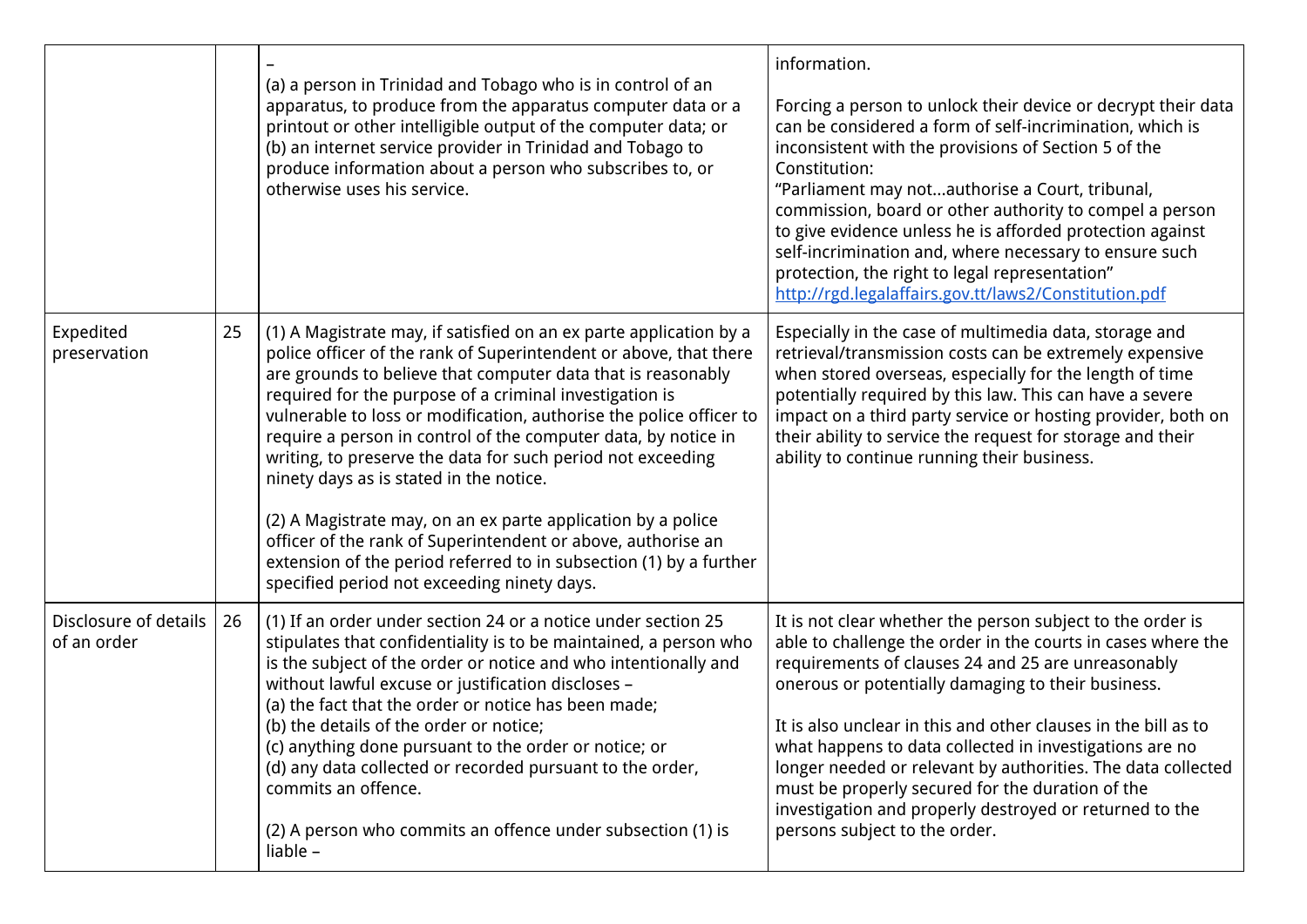|                               |    | (a) on summary conviction to a fine of one million dollars and<br>imprisonment for three years; or<br>(b) on conviction on indictment to a fine of two million dollars<br>and imprisonment for five years.                                                                                                                                                                                                                                                                                                                                                                                                                                                                                                                                                                                                                                                                                                                                                                                                                                       | Information collected by authorities can include sensitive<br>data from unrelated third parties and care must be taken to<br>protect their privacy.                                                                                                                                                                                                                                                                                                                                                                                                                                                                                                                                                                                                                                                |
|-------------------------------|----|--------------------------------------------------------------------------------------------------------------------------------------------------------------------------------------------------------------------------------------------------------------------------------------------------------------------------------------------------------------------------------------------------------------------------------------------------------------------------------------------------------------------------------------------------------------------------------------------------------------------------------------------------------------------------------------------------------------------------------------------------------------------------------------------------------------------------------------------------------------------------------------------------------------------------------------------------------------------------------------------------------------------------------------------------|----------------------------------------------------------------------------------------------------------------------------------------------------------------------------------------------------------------------------------------------------------------------------------------------------------------------------------------------------------------------------------------------------------------------------------------------------------------------------------------------------------------------------------------------------------------------------------------------------------------------------------------------------------------------------------------------------------------------------------------------------------------------------------------------------|
| Disclosure of traffic<br>data | 27 | If a Magistrate is satisfied on the basis of information on oath<br>by a police officer, that there are reasonable grounds to believe<br>that computer data stored in an apparatus is reasonably<br>required for the purpose of a criminal investigation into a data<br>message, he may require a person to disclose sufficient traffic<br>data about the data message to identify -<br>(a) the internet service provider; or<br>(b) the path, through which the data message was transmitted.                                                                                                                                                                                                                                                                                                                                                                                                                                                                                                                                                   | It may not be technically feasible to accurately determine<br>the entire path through which the data has passed; for<br>example, extensive logs may not have been kept. ISPs<br>should therefore not prosecuted for an inability to comply.                                                                                                                                                                                                                                                                                                                                                                                                                                                                                                                                                        |
| Remote forensic<br>tools      | 28 | (1) If a Judge is satisfied on ex parte application by a police<br>officer, that there are reasonable grounds to believe that<br>computer data which is required for the purpose of a criminal<br>investigation into an offence listed in the Schedule cannot be<br>collected without the use of a remote forensic tool, the Judge<br>may authorise a police officer, with such assistance as may be<br>necessary, to utilise such tool for the investigation.<br>(2) An application made under subsection (1) shall contain the<br>following information:<br>(a) the name, and if possible, the address of the person who is<br>suspected of committing the offence;<br>(b) a description of the targeted computer system;<br>(c) a description of the required tool, and the extent and<br>duration of its utilization; and<br>(d) reason for the use of the tool.<br>(3) Where an application is made under subsection (1), the<br>Judge may order that an internet service provider support the<br>installation of the remote forensic tool. | This clause appears to contradict the Interception of<br>Communications Act 2010. This clause should therefore be<br>adjusted in consideration of the powers already conferred<br>to authorities under this act.<br>Also, there may be a risk that a police officer can plant false<br>evidence through the use of a remote forensic tool.<br>Potentially, a remote forensic tool could be subverted by<br>hackers and compromise the suspect's data and potentially<br>other unrelated computers connected to the suspect's<br>computer.<br>There may be an issue of jurisdiction. Suppose the<br>computer data is located outside of Trinidad and Tobago,<br>can this clause allow for local courts to authorize use of<br>remote forensic tools in computers outside of Trinidad and<br>Tobago? |
|                               |    | (4) Where a remote forensic tool is utilised under this section -                                                                                                                                                                                                                                                                                                                                                                                                                                                                                                                                                                                                                                                                                                                                                                                                                                                                                                                                                                                |                                                                                                                                                                                                                                                                                                                                                                                                                                                                                                                                                                                                                                                                                                                                                                                                    |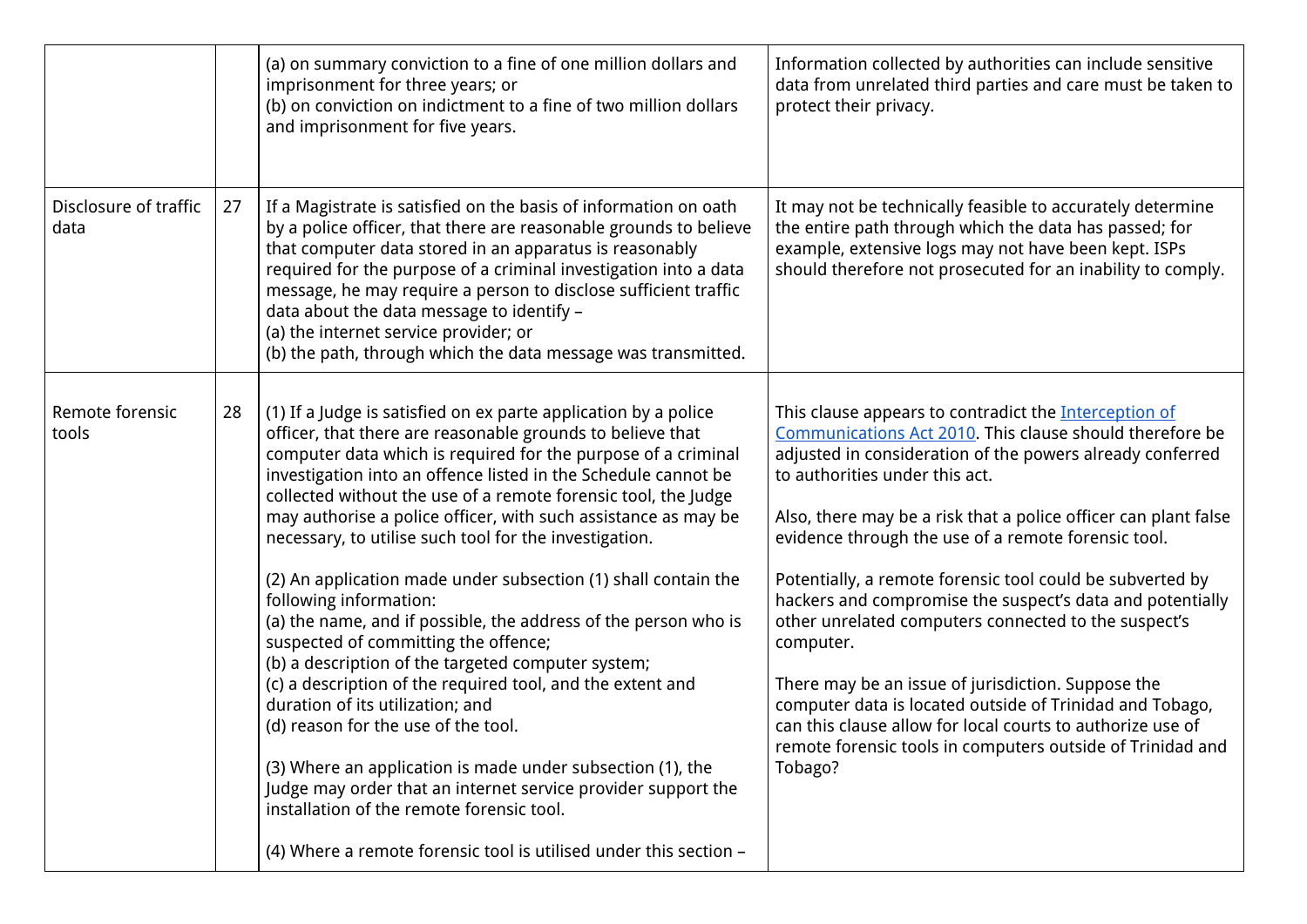|                                         |    | (a) modifications to a computer system shall be limited to those<br>that are necessary for the investigation;<br>(b) modifications to a computer system shall be undone, so far<br>as possible, after the investigation; and<br>(c) the following information shall be logged:<br>(i) the technical means used;<br>(ii) the time and date of the application;<br>(iii) the identification of the computer system and details of the<br>modification undertaken; and<br>(iv) the information obtained.<br>(5) The police officer responsible for a criminal investigation in<br>which a remote forensic tool is utilised under this section shall<br>ensure that any information obtained by the utilisation of the<br>remote forensic tool is protected against modification,<br>unauthorised deletion and unauthorised access.<br>(6) An authorization that is granted under this section shall<br>cease to apply where -<br>(a) the computer data sought is collected;<br>(b) there is no longer any reasonable ground for believing that<br>the computer data sought exists; or<br>(c) the conditions of the authorization are no longer present.<br>(7) The Minister may, by Order, amend the Schedule.<br>(8) For the purpose of this section, "utilise" includes -<br>(a) accessing a computer system;<br>(b) developing a remote forensic tool;<br>(c) adopting a remote forensic tool; or<br>(d) acquiring a remote forensic tool. |  |
|-----------------------------------------|----|--------------------------------------------------------------------------------------------------------------------------------------------------------------------------------------------------------------------------------------------------------------------------------------------------------------------------------------------------------------------------------------------------------------------------------------------------------------------------------------------------------------------------------------------------------------------------------------------------------------------------------------------------------------------------------------------------------------------------------------------------------------------------------------------------------------------------------------------------------------------------------------------------------------------------------------------------------------------------------------------------------------------------------------------------------------------------------------------------------------------------------------------------------------------------------------------------------------------------------------------------------------------------------------------------------------------------------------------------------------------------------------------------------------------------------------------|--|
| Order for payment<br>of additional fine | 29 | (1) Where a person is convicted of an offence under this Act and<br>the Court is satisfied that monetary benefits accrued to him as a<br>result of the commission of the offence, the Court may order<br>him to pay an additional fine in an amount equal to the amount<br>of the monetary benefits.<br>(2) Where damage is caused as a result of an offence under this                                                                                                                                                                                                                                                                                                                                                                                                                                                                                                                                                                                                                                                                                                                                                                                                                                                                                                                                                                                                                                                                    |  |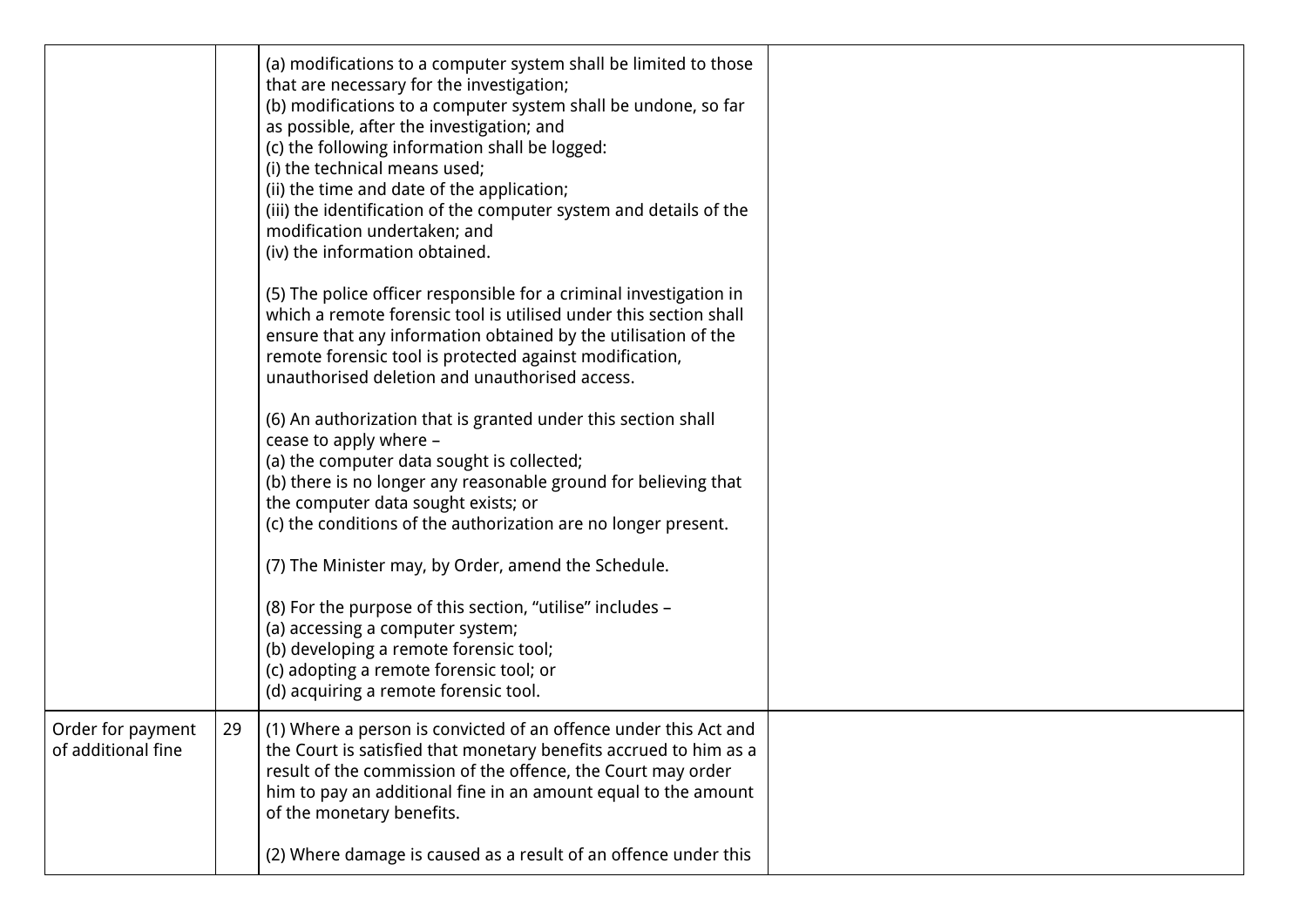|                                      |    | Act, the person convicted of the offence is liable to an additional<br>fine not exceeding the fine that the Court may impose for the<br>commission of the offence that caused the damage.                                                                                                                                                                                                                                                                                                                                                                                                                                                                                                                                                                                                                                                                                                                                                                                                                                                                                                                               |                                                                                                                                                                                                                                                                                                                                               |
|--------------------------------------|----|-------------------------------------------------------------------------------------------------------------------------------------------------------------------------------------------------------------------------------------------------------------------------------------------------------------------------------------------------------------------------------------------------------------------------------------------------------------------------------------------------------------------------------------------------------------------------------------------------------------------------------------------------------------------------------------------------------------------------------------------------------------------------------------------------------------------------------------------------------------------------------------------------------------------------------------------------------------------------------------------------------------------------------------------------------------------------------------------------------------------------|-----------------------------------------------------------------------------------------------------------------------------------------------------------------------------------------------------------------------------------------------------------------------------------------------------------------------------------------------|
| Order for payment<br>of compensation | 30 | (1) Where a person is convicted of an offence under this Act,<br>and the Court is satisfied that another person has suffered loss<br>or damage because of the commission of the offence, it may, in<br>addition to any penalty imposed under this Act, order the<br>person convicted to pay a fixed sum as compensation to that<br>other person for the loss or damage caused or likely to be<br>caused, as a result of the commission of the offence.<br>(2) An order made under subsection (1) shall be without<br>prejudice to any other remedy which the person who suffered<br>the damage may have under any other law.<br>(3) The Court may make an order under this section of its own<br>motion or upon application of a person who has suffered<br>damage as a result of the commission of the offence.<br>(4) A person who makes an application under subsection (3)<br>shall do so before sentence is passed on the person against<br>whom the order is sought.<br>(5) For the purpose of this section, computer data held in an<br>apparatus is deemed to be the property of the owner of the<br>apparatus. | Part 5 regarding who is the owner of the computer data<br>held in an apparatus is deemed to be the property of the<br>owner of the apparatus does not seem to take into account<br>cloud storage practices or outsourcing of data storage<br>where the owner of the data is not necessarily the owner of<br>the device on which it is stored. |
| Forfeiture Order                     | 31 | (1) Subject to subsection (2), where a person is convicted of an<br>offence under this Act, the Court may order that any property -<br>(a) used for, or in connection with; or<br>(b) obtained as a result of, or in connection with,<br>the commission of the offence, be forfeited to the State.<br>(2) Before making an order under subsection (1), the Court shall<br>give an opportunity to be heard to any person who claims to be<br>the owner of the property or who appears to the Court to have<br>an interest in the property.<br>(3) Property forfeited to the State under subsection (1) shall vest<br>in the State-<br>(a) if no appeal is made against the order, at the end of the<br>period within which an appeal may be made against the order;                                                                                                                                                                                                                                                                                                                                                      | Subsection 4 should take into account the possibility that<br>sensitive data pertaining to third-parties may be exposed<br>and care must be taken to protect or properly destroy such<br>data and equipment.                                                                                                                                  |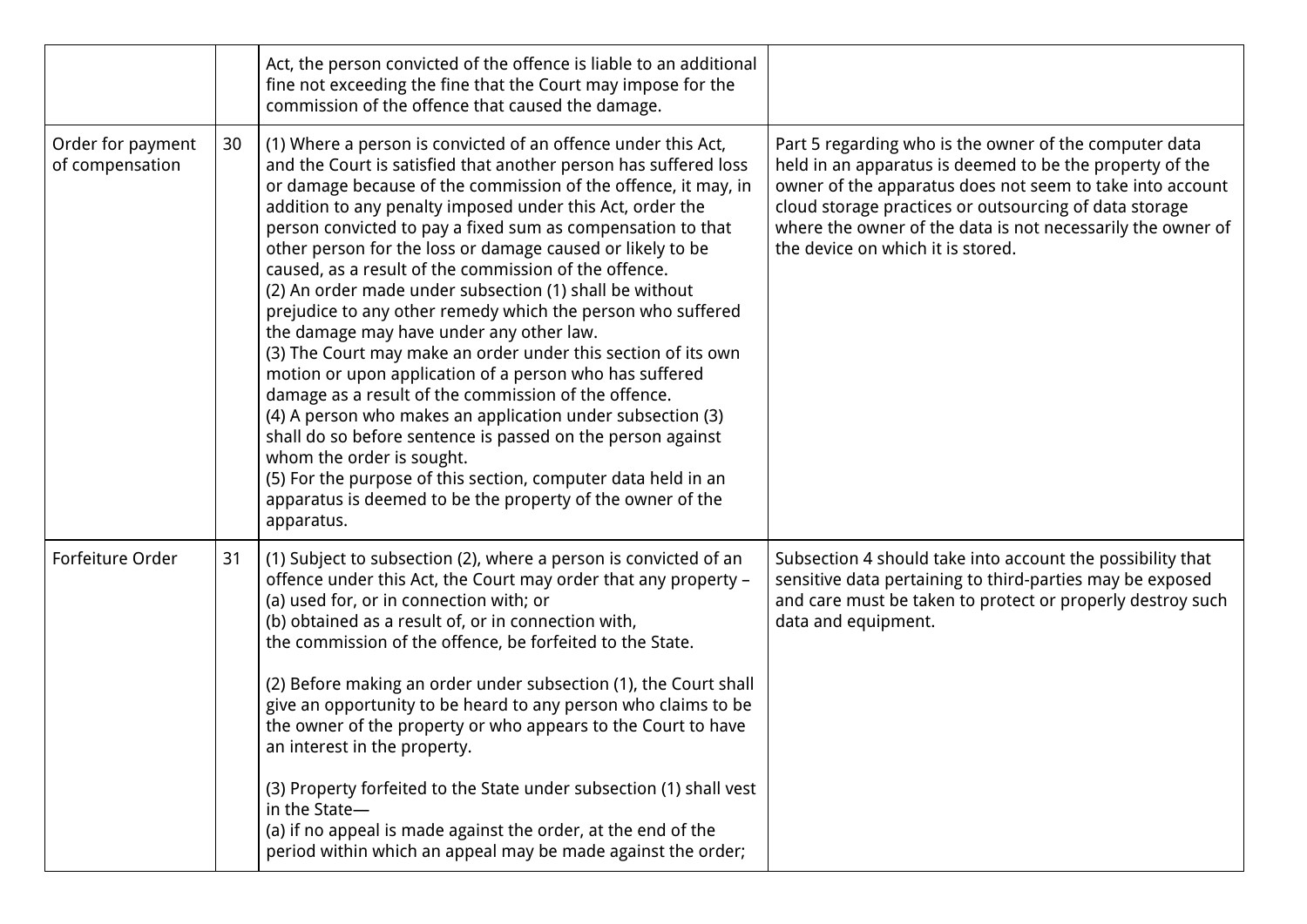|                                    |    | or<br>(b) if an appeal has been made against the order, on the final<br>determination of the matter, where the decision is made in<br>favour of the State.<br>(4) Where property is forfeited to the State under this section, it<br>shall be disposed of in the prescribed manner.                                                                                                                                                                                                                                                                                                                                                                                                                                                                                                                                                             |  |
|------------------------------------|----|-------------------------------------------------------------------------------------------------------------------------------------------------------------------------------------------------------------------------------------------------------------------------------------------------------------------------------------------------------------------------------------------------------------------------------------------------------------------------------------------------------------------------------------------------------------------------------------------------------------------------------------------------------------------------------------------------------------------------------------------------------------------------------------------------------------------------------------------------|--|
| Order for seizure<br>and restraint | 32 | Where an ex parte application is made by the Director of Public<br>Prosecutions to a Judge and the Judge is satisfied that there are<br>reasonable grounds to believe that there is in any building,<br>place or vessel, any property in respect of which a forfeiture<br>order under section 31 has been made, the Judge may issue -<br>(a) a warrant authorising a police officer to search the building,<br>place or vessel for that property and to seize that property if<br>found, and any other property in respect of which the police<br>officer believes, on reasonable grounds, that a forfeiture order<br>under section 31 may be made; or<br>(b) a restraint order prohibiting any person from disposing of,<br>or otherwise dealing with any interest in, the property, other<br>than as may be specified in the restraint order. |  |

### **Part IV - Internet Service Providers**

| No monitoring<br>obligation | 33 | (1) Subject to subsection (2), an internet service provider who<br>provides a conduit for the transmission of information, shall<br>not be responsible for -<br>(a) monitoring the information which he transmits or stores<br>on behalf of another in order to ascertain whether its<br>processing would constitute or give rise to liability under this<br>Act; or<br>(b) actively seeking facts or circumstances indicating illegal<br>activity in order to avoid criminal liability under this Act. |  |
|-----------------------------|----|---------------------------------------------------------------------------------------------------------------------------------------------------------------------------------------------------------------------------------------------------------------------------------------------------------------------------------------------------------------------------------------------------------------------------------------------------------------------------------------------------------|--|
|                             |    | (2) Subsection (1) does not relieve an internet service provider<br>from complying with any court order, injunction, writ or other                                                                                                                                                                                                                                                                                                                                                                      |  |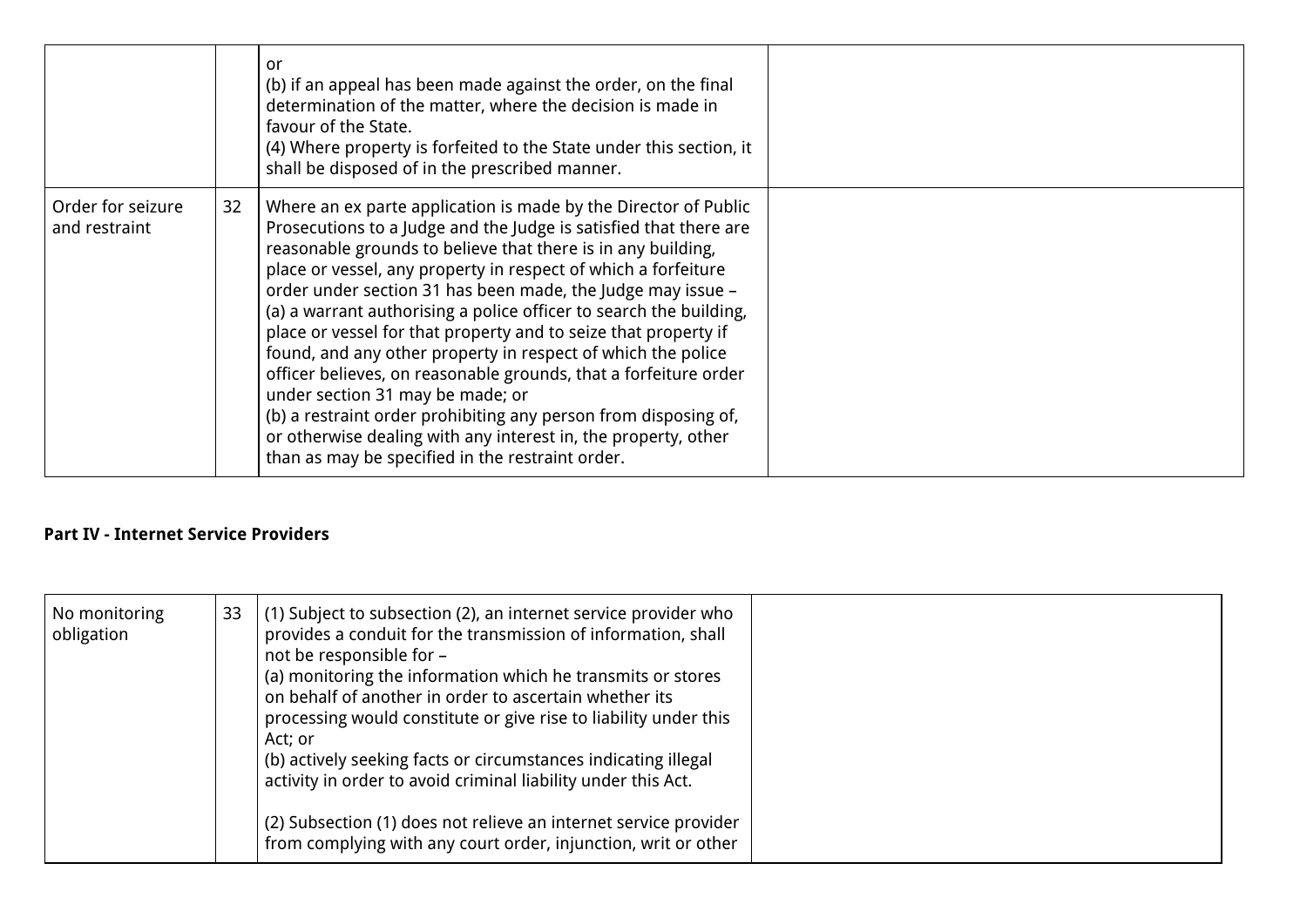|                  |    | legal requirement, which obliges an internet service provider<br>to terminate or prevent an infringement based on any written<br>law.                                                                                                                                                                                                                                                                                                                                                                                                                                                                                                                                                                                                                                                                                                                                                                                                                              |                                                                                 |
|------------------|----|--------------------------------------------------------------------------------------------------------------------------------------------------------------------------------------------------------------------------------------------------------------------------------------------------------------------------------------------------------------------------------------------------------------------------------------------------------------------------------------------------------------------------------------------------------------------------------------------------------------------------------------------------------------------------------------------------------------------------------------------------------------------------------------------------------------------------------------------------------------------------------------------------------------------------------------------------------------------|---------------------------------------------------------------------------------|
| Access provider  | 34 | (1) An access provider shall not be liable under this Act for<br>providing access and transmitting information if he does not -<br>(a) initiate the transmission;<br>(b) select the receiver of the transmission; or<br>(c) select or modify the information contained in the<br>transmission.                                                                                                                                                                                                                                                                                                                                                                                                                                                                                                                                                                                                                                                                     |                                                                                 |
|                  |    | (2) For the purpose of this section -<br>"access provider" means a person who provides a service to<br>facilitate the transmission of computer data between two or<br>more computer systems by transmitting information provided<br>by, or to a user of the service in a communication network or<br>provides access to a communication network;<br>"communication network" means a set of devices or nodes<br>connected by communication links, which is used to provide<br>the transfer of computer data between users located at<br>various points or other similar services; and<br>"transmit" or "provide access" includes the automatic,<br>intermediate and transient storage of information transmitted<br>in so far as it takes place for the sole purpose of carrying out<br>the transmission in the communication network, and<br>provided that the information is not stored for a period longer<br>than is reasonably necessary for the transmission. |                                                                                 |
| Hosting provider | 35 | (1) A hosting provider shall not be liable for the storage of<br>information in contravention of this Act if -<br>(a) he expeditiously removes or disables access to the<br>information after receiving a lawful order from any<br>appropriate authority to remove specific illegal information<br>stored; or<br>(b) upon obtaining knowledge or awareness, by ways other<br>than a lawful order from any appropriate authority, about<br>specific illegal information stored, he expeditiously informs<br>the authority to enable it to evaluate the nature of the<br>information and, if necessary, issue an order to remove the                                                                                                                                                                                                                                                                                                                                 | This may delay the ability of the Hosting Provider to<br>protect their network. |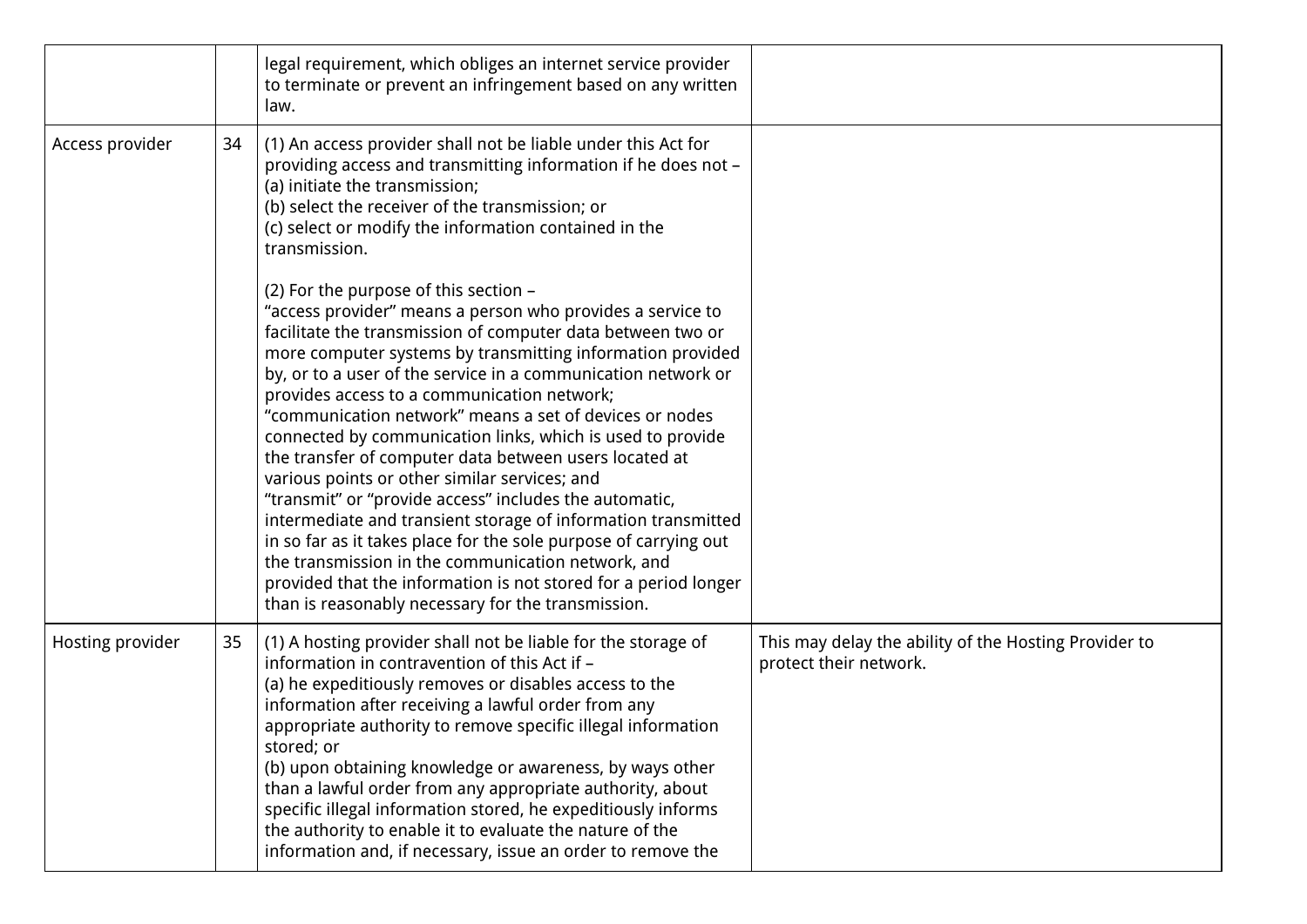|                  |    | content.                                                                                                                                                                                                                                                                                                                                                                                                                                                                                                                                                                                                                                                                                                                                                                                                                                                                                                                                                                                                                                                                                                                                                                                                                                                                                                                                                                                                                                                                                      |  |
|------------------|----|-----------------------------------------------------------------------------------------------------------------------------------------------------------------------------------------------------------------------------------------------------------------------------------------------------------------------------------------------------------------------------------------------------------------------------------------------------------------------------------------------------------------------------------------------------------------------------------------------------------------------------------------------------------------------------------------------------------------------------------------------------------------------------------------------------------------------------------------------------------------------------------------------------------------------------------------------------------------------------------------------------------------------------------------------------------------------------------------------------------------------------------------------------------------------------------------------------------------------------------------------------------------------------------------------------------------------------------------------------------------------------------------------------------------------------------------------------------------------------------------------|--|
|                  |    | (2) This section shall not apply when the user of the service is<br>acting under the authority or control of the hosting provider.                                                                                                                                                                                                                                                                                                                                                                                                                                                                                                                                                                                                                                                                                                                                                                                                                                                                                                                                                                                                                                                                                                                                                                                                                                                                                                                                                            |  |
|                  |    | (3) For the purpose of this section -<br>"hosting provider" means a person who provides a service to<br>facilitate the transmission of computer data between two or<br>more computer systems by storing information provided by a<br>user of his service.                                                                                                                                                                                                                                                                                                                                                                                                                                                                                                                                                                                                                                                                                                                                                                                                                                                                                                                                                                                                                                                                                                                                                                                                                                     |  |
| Caching provider | 36 | (1) A caching provider shall not be liable for the storage of<br>information in contravention of this Act if -<br>(a) he does not modify the stored information;<br>(b) he complies with the condition of access to the stored<br>information;<br>(c) he updates stored information in accordance with any<br>written law or in a manner that is widely recognised and used<br>in the information communication technology industry; or<br>(d) he does not interfere with the lawful use of technology,<br>widely recognised and used by the information<br>communication technology industry, to obtain data on the use<br>of the stored information,<br>and acts expeditiously to remove or to disable access to the<br>information he has stored upon obtaining knowledge of the<br>fact that -<br>(e) the stored information at the initial source of the<br>transmission has been removed from the network;<br>(f) access to the stored information has been disabled; or<br>(g) a Court has ordered the removal or disablement of the<br>stored information<br>(2) For the purpose of this section -<br>"caching provider" means a person who provides a service to<br>facilitate the transmission of computer data between two or<br>more computer systems by the automatic, intermediate and<br>temporary storage of information, where such storage is for<br>the sole purpose of making the onward transmission of the<br>information to other users of the service more efficient. |  |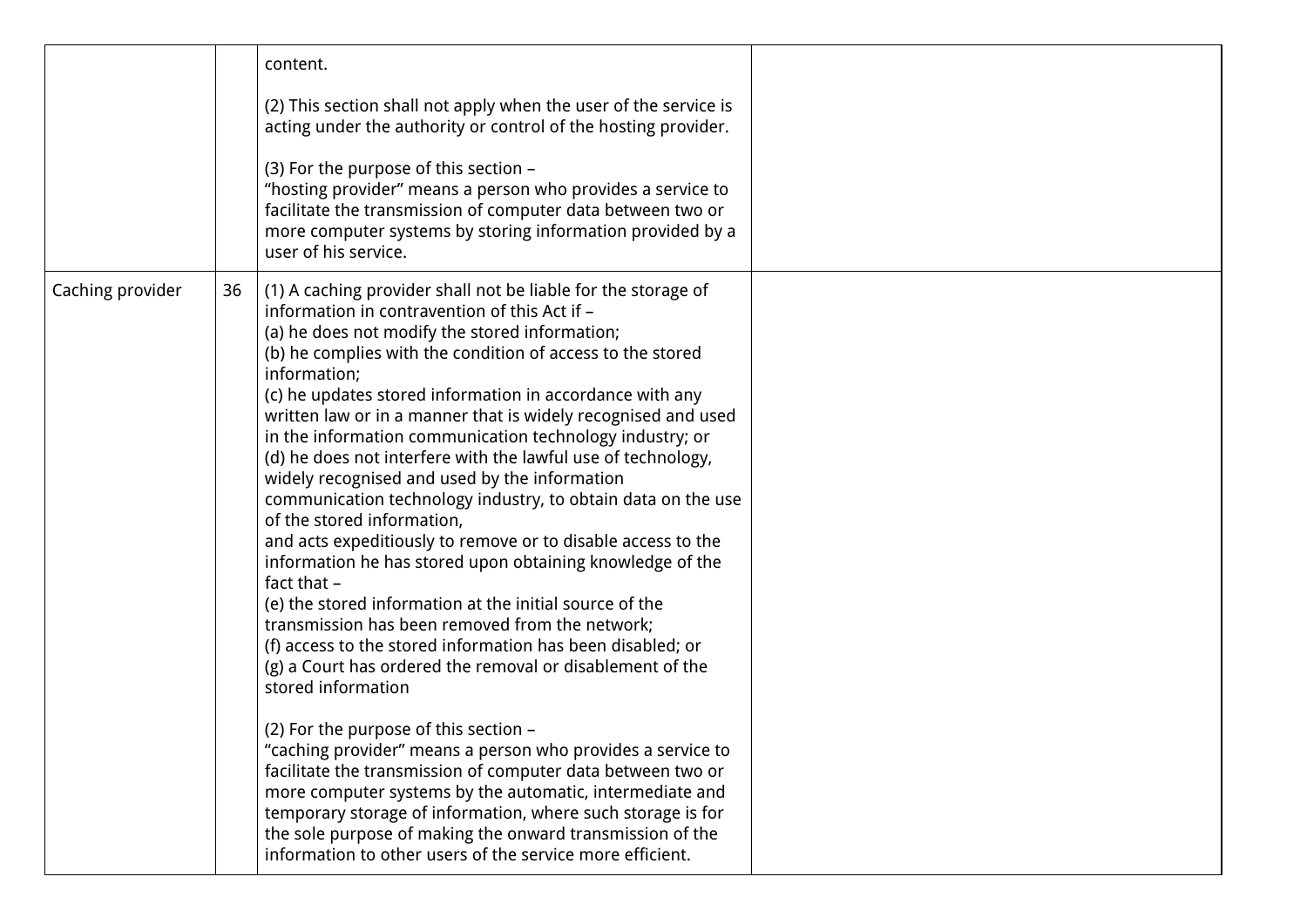| Hyperlink provider        | 37 | (1) An internet service provider who enables the access to<br>information provided by another person, by providing an<br>electronic hyperlink, shall not be liable for information that is<br>in contravention of this Act if -<br>(a) the internet service provider expeditiously removes or<br>disables access to the information after receiving a lawful<br>order from any appropriate authority to remove the link; or<br>(b) the internet service provider, upon obtaining knowledge or<br>awareness, by ways other than a lawful order from any<br>appropriate authority, expeditiously informs the authority to<br>enable it to evaluate the nature of the information and if<br>necessary issue an order to remove the content.<br>(2) For the purpose of this section -<br>"hyperlink" means a characteristic or property of an element<br>such as a symbol, word, phrase, sentence, or image that<br>contains information about another source and points to and<br>causes to display another document when executed. | As mentioned in clause 23, this clause is problematic to<br>implement. According to the Internet Society's White Paper<br>titled "Perspectives on Internet Content Blocking: An<br>Overview" dated March 2017 at<br>https://www.internetsociety.org/doc/internet-content-bloc<br>$\overline{\text{king}}$ :<br>"The Internet Society believes the most appropriate way to<br>counteract illegal content and activities on the Internet is<br>to attack them at their source. Using filters to block access<br>to online content is inefficient, likely to be ineffective, and<br>is prone to generate collateral damage affecting innocent<br>Internet users." |
|---------------------------|----|----------------------------------------------------------------------------------------------------------------------------------------------------------------------------------------------------------------------------------------------------------------------------------------------------------------------------------------------------------------------------------------------------------------------------------------------------------------------------------------------------------------------------------------------------------------------------------------------------------------------------------------------------------------------------------------------------------------------------------------------------------------------------------------------------------------------------------------------------------------------------------------------------------------------------------------------------------------------------------------------------------------------------------|----------------------------------------------------------------------------------------------------------------------------------------------------------------------------------------------------------------------------------------------------------------------------------------------------------------------------------------------------------------------------------------------------------------------------------------------------------------------------------------------------------------------------------------------------------------------------------------------------------------------------------------------------------------|
| Search engine<br>provider | 38 | A provider who makes or operates a search engine that either<br>automatically, or based on entries by others, creates an index<br>of internet-related content or, makes available electronic tools<br>to search for information provided by another person, shall<br>not be liable under this Act for the search results if the<br>provider -<br>(a) does not initiate the transmission; or<br>(b) does not select the receiver of the transmission; or<br>(c) does not select or modify the information contained in the<br>transmission.                                                                                                                                                                                                                                                                                                                                                                                                                                                                                       |                                                                                                                                                                                                                                                                                                                                                                                                                                                                                                                                                                                                                                                                |

### Part V - Miscellaneous

| <b>Regulations</b> | 39   (1) The Minister may make Regulations prescribing all    |  |
|--------------------|---------------------------------------------------------------|--|
|                    | matters that are required to be prescribed under this Act and |  |
|                    | for such other matters as may be necessary for giving full    |  |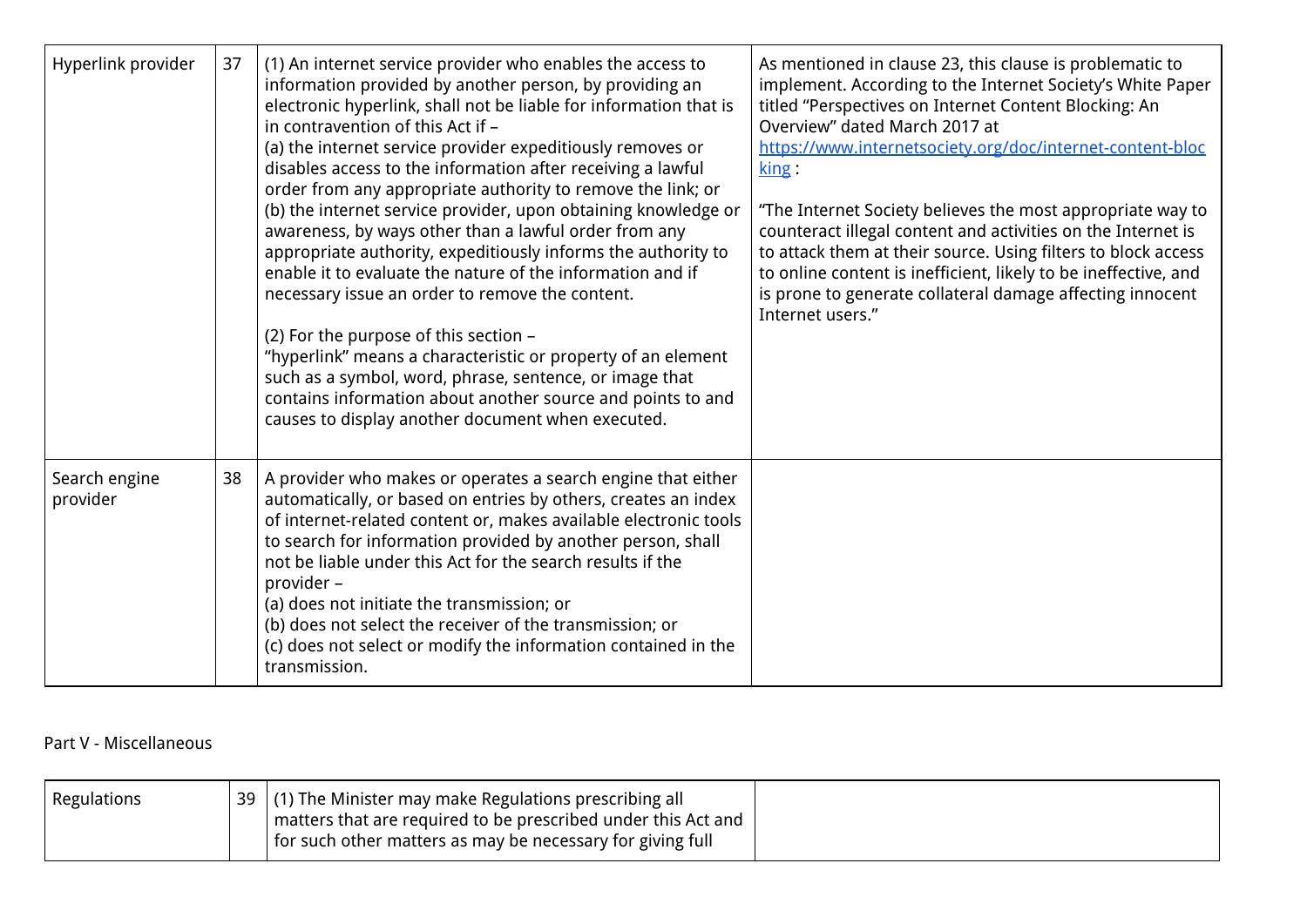|                                 |    | effect to this Act and for its proper administration.<br>(2) Regulations made under this section shall be subject to<br>negative resolution of Parliament. |                                                                           |
|---------------------------------|----|------------------------------------------------------------------------------------------------------------------------------------------------------------|---------------------------------------------------------------------------|
| Review of the Act               | 40 | The Minister shall cause the Act to be reviewed at least once<br>every three years from the date on which it comes into<br>operation.                      | Does this imply that the act expires if not renewed every<br>three years? |
| Repeal of Chap. $11:17 \mid 41$ |    | The Computer Misuse Act is repealed.                                                                                                                       |                                                                           |